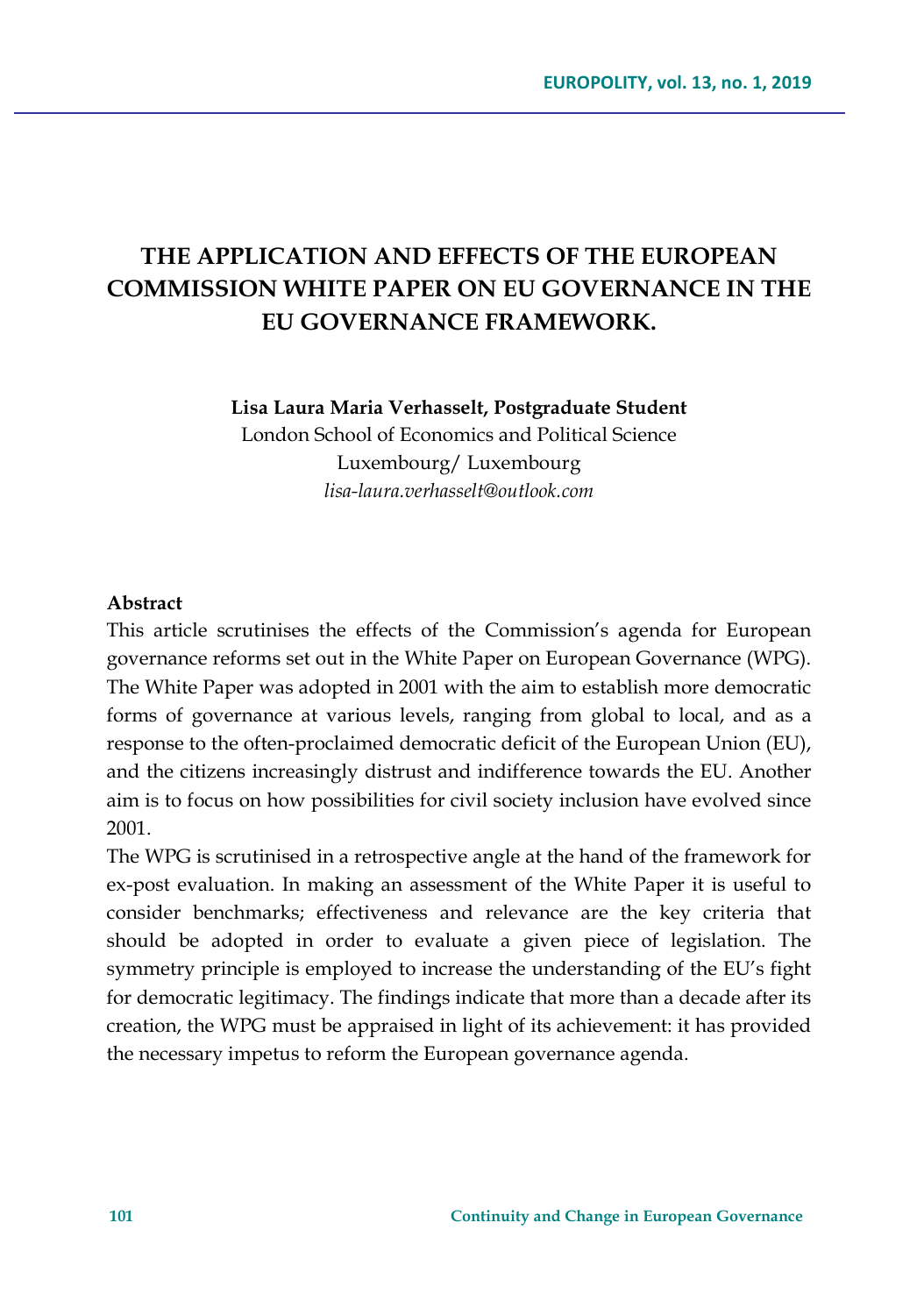#### **Keywords**

Democratic Deficit, the European Union, Ex Post Evaluation Framework, Governance, Symmetry Principle White Paper

### **1. INTRODUCTION**

Historically, one can identify two types of democracy at EU level, namely representative and participatory democracy. Until the 1990s the EU mainly focused on its representative democracy by means of enhancing the European Parliament's (EP) competencies. However, by the mid-1990s one could observe a crisis of the EU's legitimacy. Citizens felt alienated and the Union realised the need to focus on its democratic credentials since there was no doubt there was a profound crisis of trust. When the EC led by Romano Prodi took office in 2000, a new era for European governance began. The promotion of new and better forms of governance in order to achieve a more efficient, democratic and open European Union became a strategic objective for the Commission's five years ahead. As a first step in this process, the WPG was adopted on 25 July 2001.

Initially, when the EC adopted the WPG in 2001, it was considered the turning point for the EU, i.e. the participatory turn of EU decision-making. It nourished hopes that the EU could democratically reform European governance through bringing the Union closer to its citizens. Sceptics, nevertheless, called the practical utility of the document into question and after more than a decade, questions remain. Has the EU witnessed a participatory turn? Has the White Paper transformed European governance? To which extent has the White Paper transformed European governance? This research seeks to explore the alleged weak WPG to give an overview of how the Union has realised the agenda set out in the Paper. To do so, this study is two-fold: firstly, an ex-post evaluation of the WPG takes place to determine its effectiveness and relevance. Secondly, the data provided in this assessment is used to analyse whether the WPG created the necessary impetus to reform European governance. By evaluating the WPG, and determining whether it followed up on its incentives to reform EU governance, this research seeks closure for the Paper.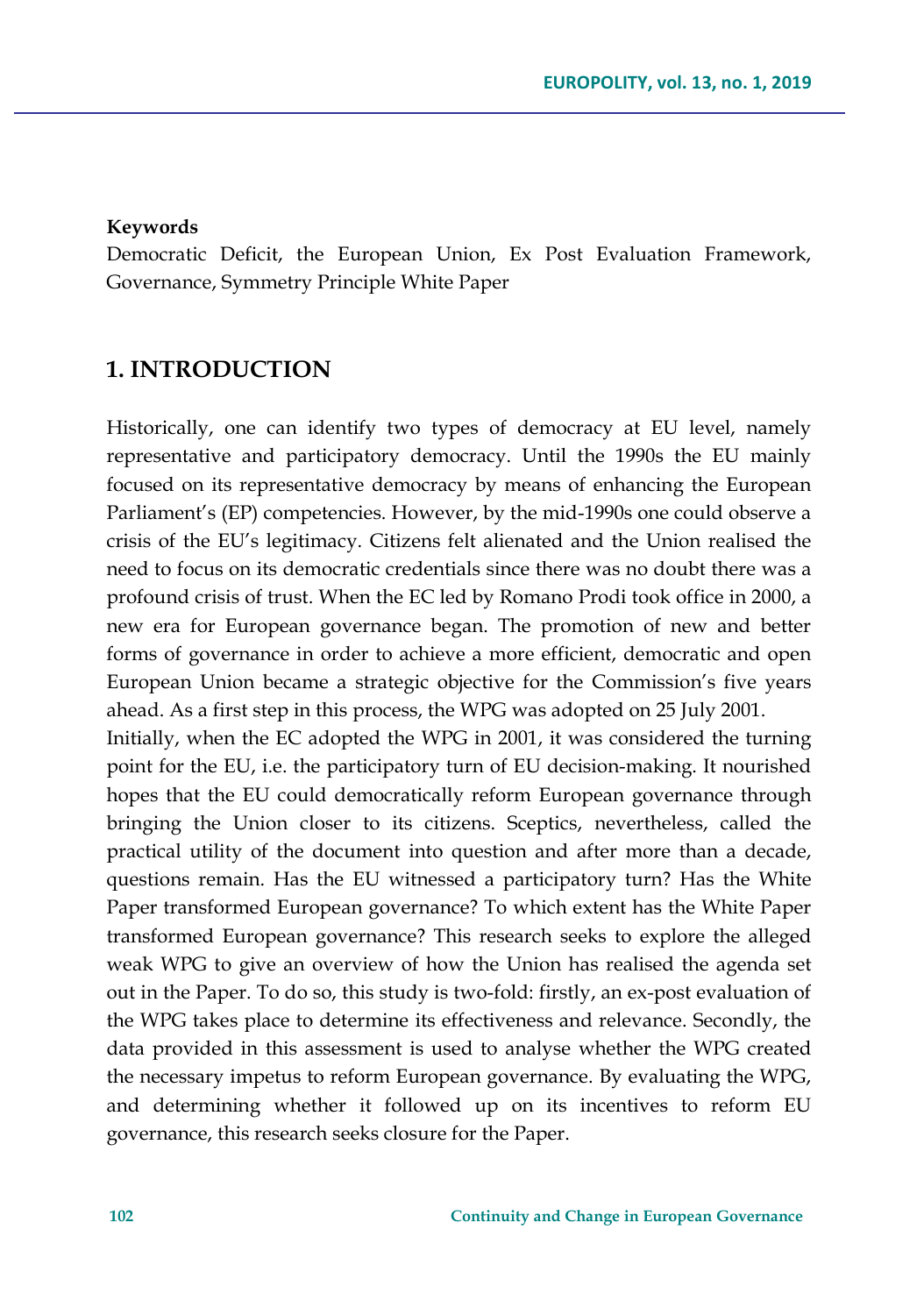The plethora of academic studies has rarely systematically explored the WPG in its own right (Føllesdal 2003; Höreth 2001; Cygan 2002; Héritier 2001). Such research loses, however, track of the concrete impact of the WPG thereby lacking an understanding of any substantial development in the European governance agenda. This then sets the parameters for the analysis: an ex-post assessment is crucial to determine its incentives in light of the fact that, as stated in the WPG, it "should establish a basis for taking the governance agenda forward" (European Commission [EC] 2001a, 4). Ergo, the WPG's anticipated role in European Governance must not be minimised: it was supposed to bring out the best in the EU. This research is a comprehensive study of the WPG; to conduct a thorough and feasible analysis, it is not possible to cover the whole range of issues concerning all conceivable dimensions of the chosen topic. Above all, the WPG's intention was to involve non-institutional players, mainly civil society, as this was proclaimed to be the solution to the democratic deficit. Hence, although the WPG sets out a range of proposals and improvements, the core revolves around citizens' participation and consequently, the specific provision of 'better involvement' and operational objectives are scrutinised. Similarly, the underlying idea is not to analyse participatory governance at EU level but to consider whether or not the WPG created the necessary conditions for participatory governance to emerge. In a nutshell, the ex-post evaluation methodology is most useful as it provides the necessary criteria and questions. This is an interesting approach and yet not overly used in the existing literature with reference to the Union, its democratic legitimacy and governance.

The article is organized in four parts. The first part lays down the theoretical and methodological framework. In the second part an observation of the rationale behind the establishment of the WPG is conducted. This second part is subdivided into two sections: (a) the background; and (b) the aims and objectives. The third part contains an assessment of the WPG in the light of its central features and the general ex-post evaluation framework discusses two sections: (a) effectiveness; and (b) relevance. The evaluation covers the same scope as the WPG, the findings of which become the basis for a review. Consequently, the fourth part establishes that the WPG provided the necessary impetus to reform governance at the EU level. The argument unfolds in two: the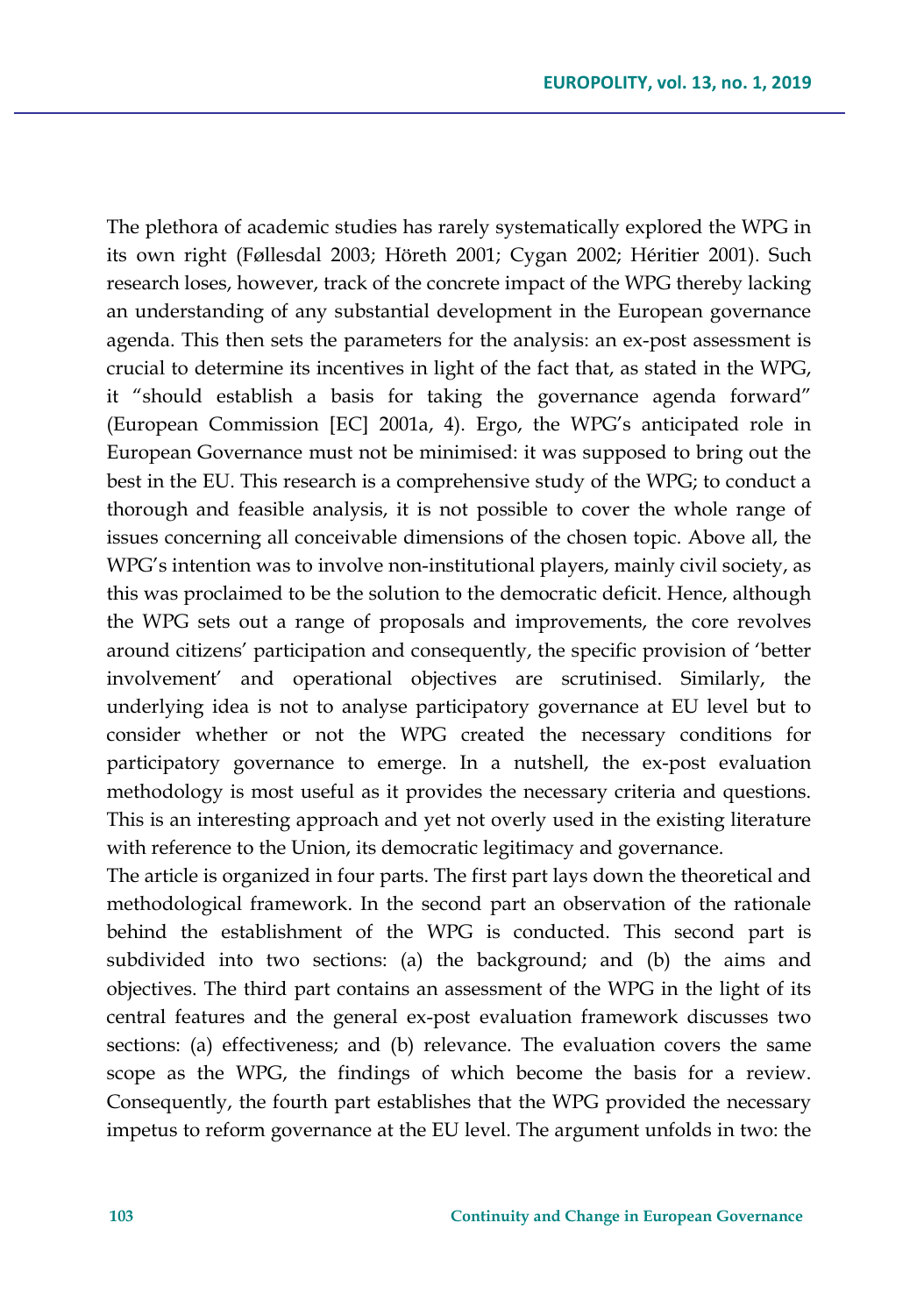EC has realised the agenda set out in the WPG, which has not solely improved EU governance, but at the same time also pushed for further governance reforms, as exhibited in follow-up documents. The WPG has, as promised and hoped, fostered an environment in which participatory governance can emerge and grow. This holds that citizens' participation, in multiple forms but most noticeable the citizens' initiative, has come to the foreground in EU policy- and decision-making. Lastly, the conclusion recaps the most important findings.

### **2. THEORETICAL AND METHODOLOGICAL FRAMEWORK**

2.1. Symmetry Principle

The symmetry principle – also known as the all-affected, inclusiveness, congruence and democratic community principle – stipulates that all who are affected by a particular decision should have a right to participate in making it (Dahl 1970). This idea corresponds with this study's argument that the democratic deficit, aggravated by a lack of trust on the citizens' side, was the main rationale in establishing the WPG: "It is particularly acute at the level of the European Union. Many people are losing confidence in a poorly understood and complex system to deliver the policies that they want" (EC 2001a, 3). This research thus aims at thoroughly making explicit the arguments and the cornerstones of the principle as an encompassing theory to scrutinise EU legitimacy and governance.

According to the traditional definition, democracy equals rule by the people but following which criteria is the demos determined? The minimal requirement following the symmetry principle is that those who are affected should have the ability to be political agents. Before delving into the feasibility of this principle, I first offer a few reasons why the congruence principle seems appealing. Firstly, the principle corresponds with classical notions of democracy as found in ancient Roman Law: "quod omnibus tangit, ab omnibus tractari et approbari debet". This translates as "what concerns all, all must discuss and approve". Locke (1689) argued in a similar vein that men are natural equals and hence "no one can be […] subjected to the political power of another, without his own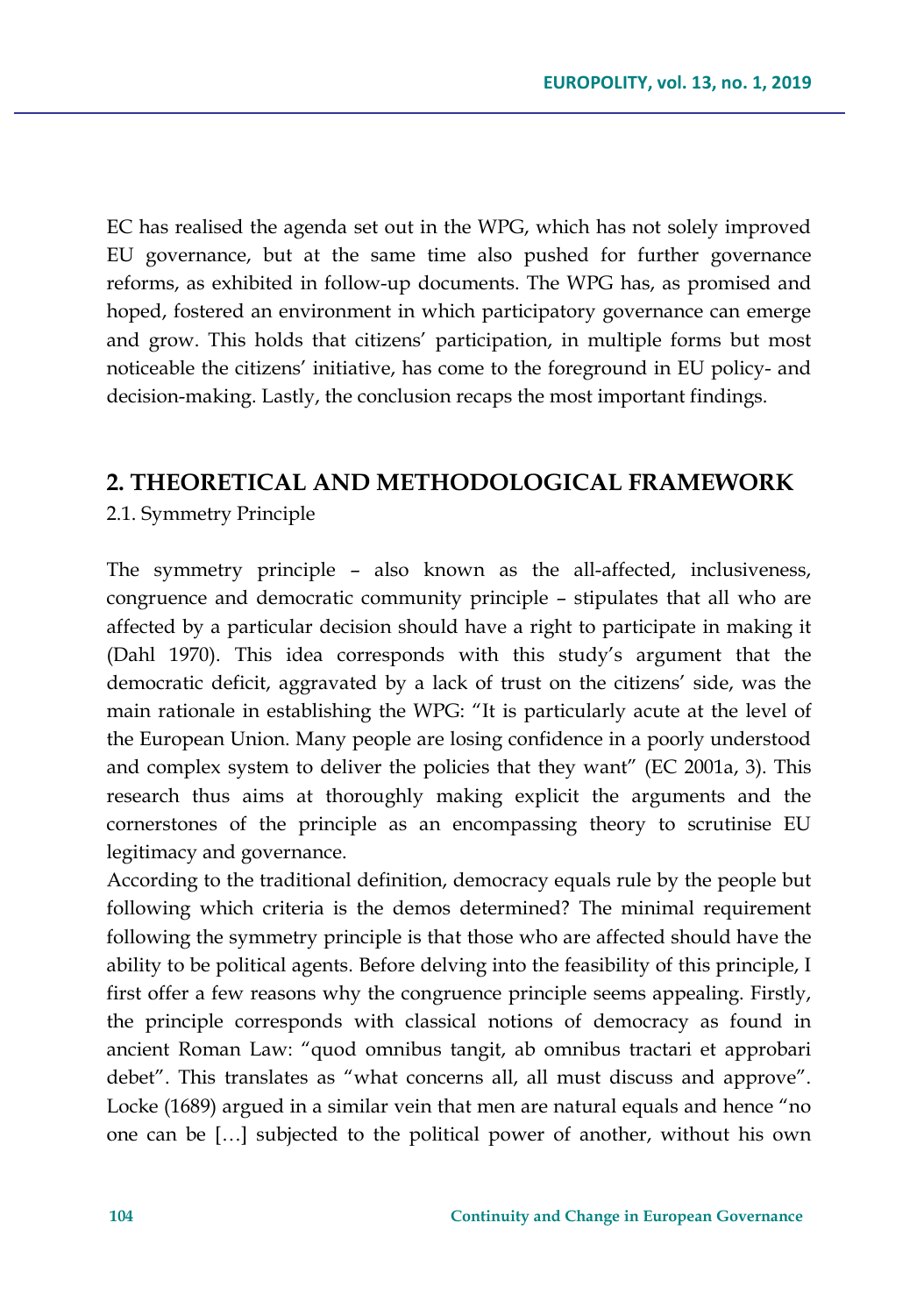consent" (95). Likewise, for Rousseau (1762) government was only legitimate in so far as it reflected the general will. Admittedly, none of these theories are necessarily 100 per cent matching with the symmetry principle, but the theory nevertheless resonates with these ideals. Secondly, the all-affected principle corresponds with the cosmopolitan theory: the world has grown more closely together and as a result, an occurrence in one part of the world is felt everywhere. This study hence examines and questions the symmetry principle, and particularly whether it is possible for citizens to have a say at a level beyond the nation-state and if this could enhance the democratic character of the Union. As aforementioned, the often-proclaimed solution to the Union's democratic deficit is to include the citizens. For as simple the principle may appear, it generates problems as soon as the demos needs to be identified because it implies an extremely strong notion of democratic political autonomy. This issue only increases beyond the nation-state level as democratic inclusion is increasingly undermined by globalisation: citizens' inclusion does not generally measure up to the participation requirement of the symmetry principle. This is the so-called boundary problem: how to legitimately determine the political community relevant for democracy (Whelan 1983). The first thing to be done is to identify who is affected. Generally, it means that some of the peoples' basic rights or interests have been infringed by political decisions and / or institutions. In a highly decentralised governance system such as the EU where decisions are frequently taken by unanimity at the supranational level, collectively binding decisions intervene massively into the lives of the EU demos. For this reason, the citizenry has to have a voice in the system, and a realistic chance to be heard and to change the course of events. This means that every person in the EU would have the right to intervene in decisions taken by the MS or Union that interferes with his / her rights. Although this is elucidated by the theory, such a situation is clearly infeasible. Moreover, it is not desirable in that it slows down and might even halt the decision-making process. If democracy is so defined as to require that the demos be affected only by such decisions as they have themselves participated in making, then European integration represents a defect in democracy by definition.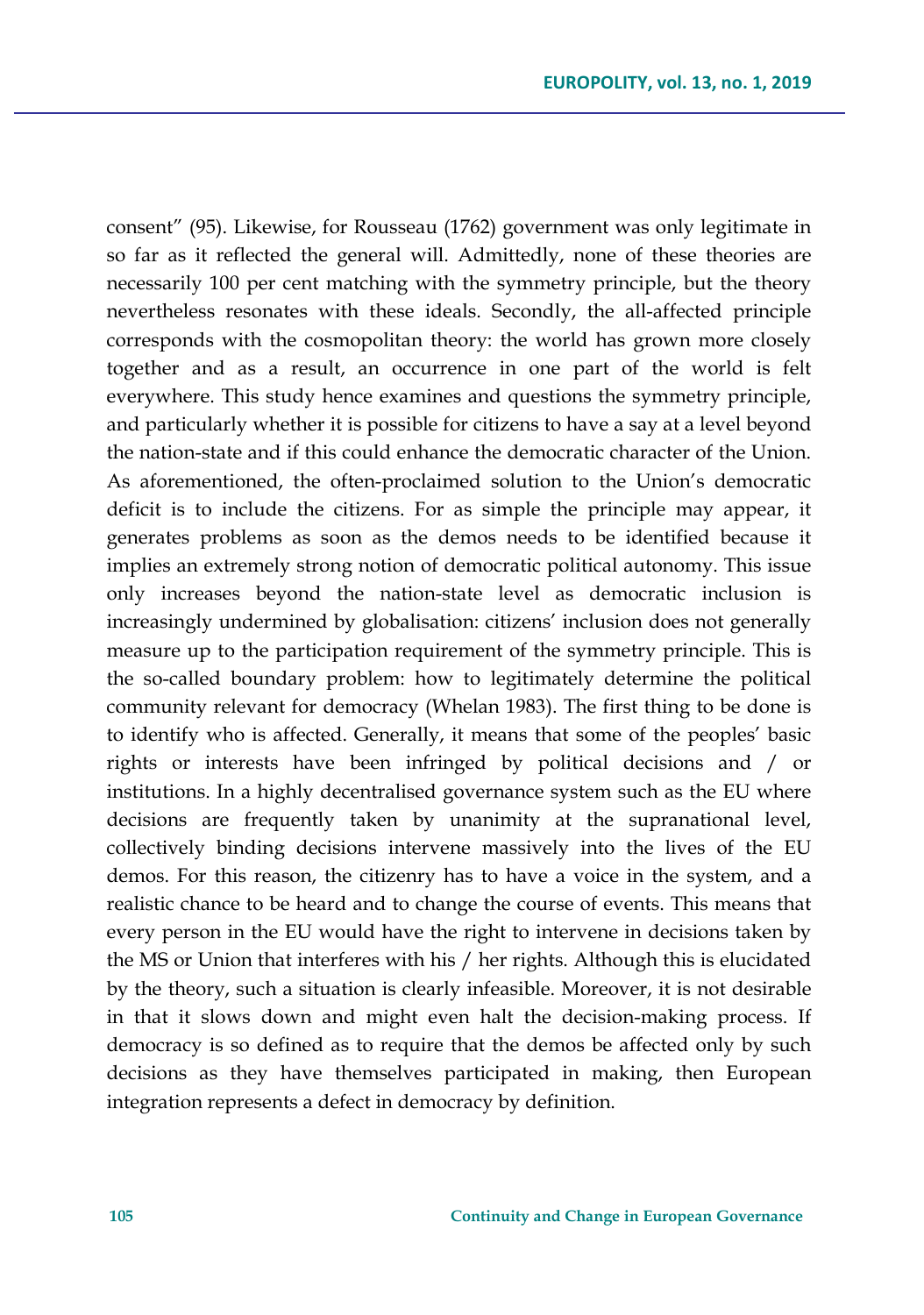Accordingly, an all-affected principle does not provide any guidance for democratic institutions similar to the EU in particular because of the boundary problem. The WPG nevertheless *solved* the question of who is supposed to participate in European public policies. Following the Commission, participation is destined for organised civil society. In the WPG, civil society is defined as "trade unions and employers' organisations ('social partners'); nongovernmental organisations; professional associations; charities; grass-roots organisations; organisations that involve citizens in local and municipal life with a particular contribution from churches and religious communities" (EC 2001a, 14). Following this definition, a stakeholder has the possibility to participate, while it may be a single citizen the majority of times it refers to a group of organised citizens. This type of participation is regarded as direct and hence legitimate (Andersen and Burns 1996). It thus seems that the WPG forged a link between EU individuals and the Union; this could fulfil the need for legitimacy and minimise or solve the democratic deficit, which on its turn would enhance the EU's governance structure.

With the above in mind, the ambitious change to maximise participation proposed in the WPG seemed to be derived from the symmetry principle. In this light, participatory governance had been introduced as the solution: it promotes a feasibly kind of democratic legitimacy. Participatory governance is a variant of governance theory that puts greater emphasis on democratic engagement. It seeks to deepen citizens' participation through deliberative practices such as stakeholder and community engagement (Fischer 2012). This principle reflects concerns that at the time of drafting the WPG*,* representative democracy was no longer adequately supporting the EU's political system and should hence be complemented by direct involvement of civil society.

What matters, in terms of democratic legitimacy, is that citizen's interests are effectively taken into consideration. This seems to be provided by the solution proposed by the WPG and implies a participatory ethos (Bertrand 2014). In sum, the all-affected principle provides a valuable theoretical framework for this research on governance and it can also provide a method of approach as well as provide a fundamental starting point to define the European citizens' participation. One should however keep in mind that although the congruence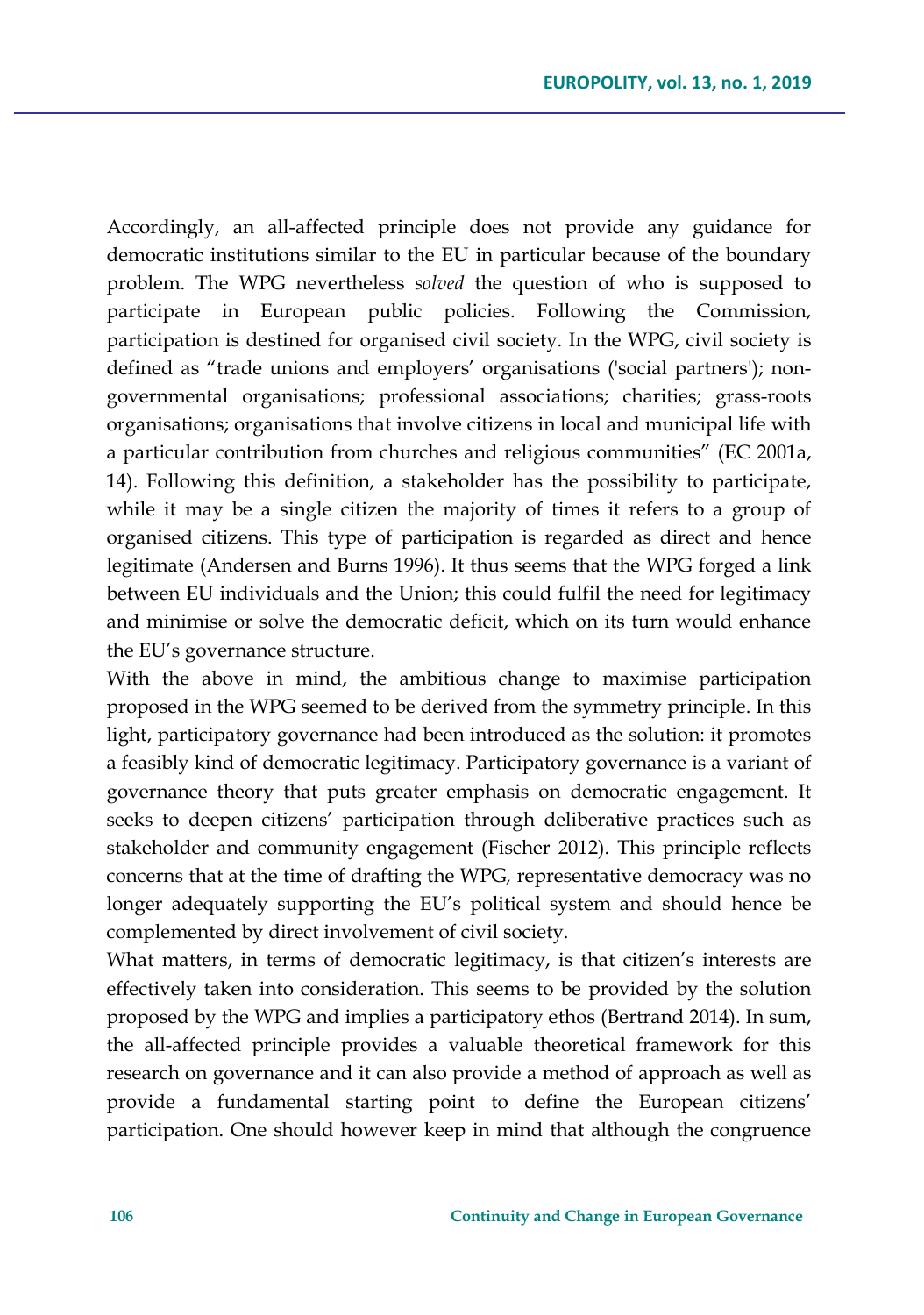principle serves as the basis to understand the necessity for citizen inclusion, this study does not claim that the EU should adopt the symmetry principle, as the Union would then be faced with a dilemma between efficiency and democracy. Therefore, a question with more implications in the analysis below is whether participatory governance, as based on but not 100 per cent similar to the congruence principle, could emerge at EU level.

#### 2.2. Ex-Post Evaluation Framework

The main operationalisation method of this work is a case study; i.e. the examination and interpretation of the WPG to scrutinise citizens' participation and its impact on European governance. In order to do that in a systematic manner, this research opts for an in-depth research design based on the ex-post evaluation framework. Assessments should be carried out after sufficient time has passed to allow for changes to be identified and accordingly this evaluation takes place almost two decades after the adoption of the WPG. It should be stressed that it is not the aim to present and analyse the content of the WPG in an encompassing way but instead to critically trace whether it motivated the EU to undertake governance reforms.

A EU intervention is judged to be successful according to its capability to deal with the situation at hand in an effective and relevant way while remaining coherent with other actions. This normatively informed condition for the quality of an intervention is measured with a list of five indicators that capture the key determinants. Accordingly, the criteria that must be taken into consideration for an empirically manageable assessment that takes place after the intervention has been implemented are the following: effectiveness, efficiency, relevance, coherence and EU added value (EC 2015). To scrutinise all five criteria is beyond the scope of the research, and hence two out of five criteria have been selected: namely, effectiveness and relevance. Participation and effectiveness are chosen because they are presented as the necessary and fundamental conditions of good governance.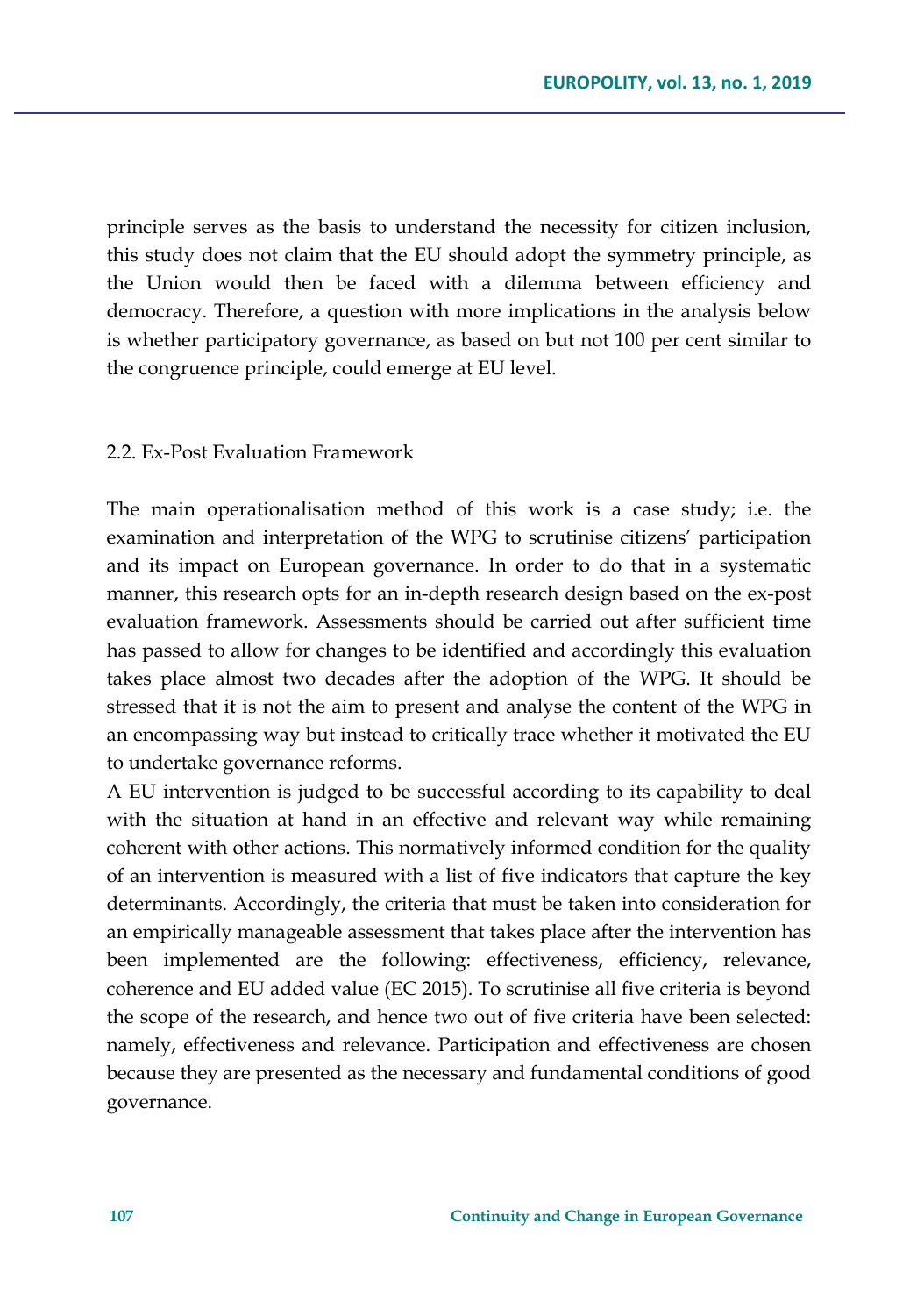Effectiveness has been chosen due to the fact that it provides information on how successful EU action has been in achieving or progressing towards its objectives. Furthermore, it allows for an opinion on where it falls short and which factors have influenced success and failure. Relevance is significant to look at because it considers the relationship between the needs and problems in society and the objectives of the intervention. This part of the evaluation is significant because in the event that the WPG does not help to address the needs or problems, the question regarding effectiveness is no longer appropriate. Overall, at the hand of these two criteria, it becomes possible to scrutinise whether the WPG was the right tool. There are some matters that this methodology may not help to explain; for example, why some initial actions have (not) been achieved and why participatory governance has (not) emerged.

### **3. RATIONALE FOR THE WHITE PAPER**

The creation of the WPG was triggered by various needs and problems of the 1990s and the new millennium. First, European integration had reached a historically important milestone by successfully completing the single market, and the economic and monetary union. The EU had become a political force in its own right and the time had come to re-think and re-organise its policies and operating mechanisms. Second, the eastward enlargements would cause grave institutional challenges: the EU required a new vision for the future as the EU had outgrown its established institutions. Yet, the EU did not solely require a new vision but also the means of putting it into effect, which would be impossible without the involvement of its citizens (Almer and Rotkirch 2004). Third, the EU was experiencing problems regarding its internal affairs: a sense of common purpose was lacking. The EU elite was unsure in regards to what next steps to take and what kind of future to envisage, to the extent that political leadership became questioned (Wincott 2001). This situation was further aggravated around the turn of the millennium as Jacques Santer and his fellow Commissioners resigned following the accusations of fraud (Almer and Rotkirch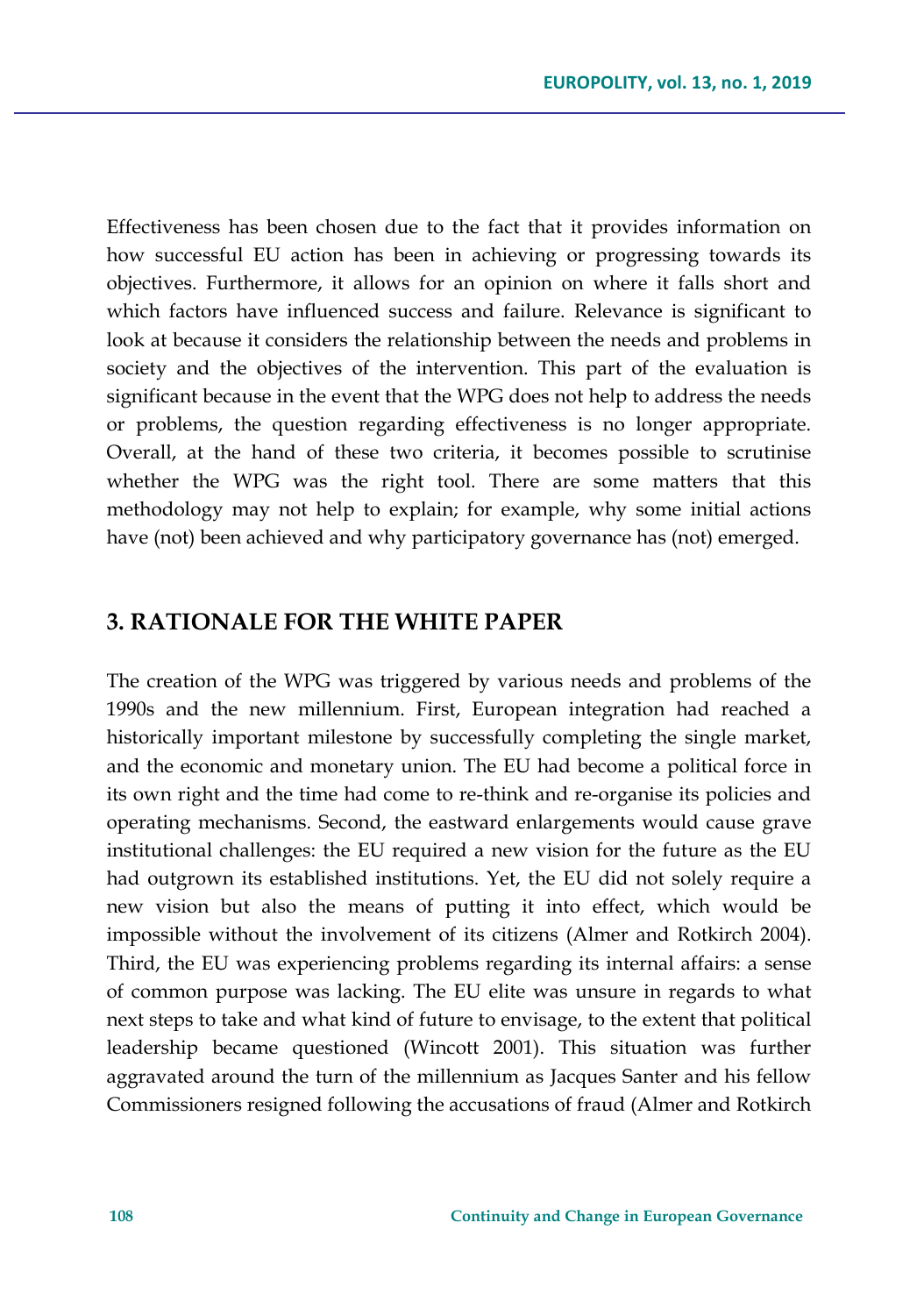2004). The second and third problems are of importance because they shine light on a bigger issue: the debate on the democratic deficit and a lack of trust.

The lack of trust was mostly exacerbated by the detached relationship between the EU and its citizens. The Union had noticed that "many Europeans feel alienated from the Union's work" (EC 2001a, 7), this citizen's disillusionment became clear by low voter turnout in the European Parliament elections and the significant 'no' vote in the Irish Referendum on the Nice Treaty ratification. The Commission identified four specific issues related to the widening gulf between the Union and its citizens: (a) a perceived inability of the Union to act effectively; (b) the Union rarely gets credit for its actions; (c) Brussels is too easily blamed; and (d) many citizens do not know the differences between the institutions (ibid, 7). Accordingly, the Prodi Commission correctly argued that it was of utmost significance to re-establish the credibility of the EU and to ensure public confidence in the institutions.

President Prodi decided to make better European governance a top strategic priority of his term of office. He wished to improve the effectiveness of the EU by improving the communication and engagement with the wider European public. The EC defines governance as "rules, processes and behaviour that affect the way in which powers are exercised at European level, particularly as regards openness, participation, accountability, effectiveness and coherence" (ibid, 8). Bearing in mind that it would take several years before a new treaty addressing these issues could possibly enter into force, the main vehicle of exploration of these new governance modes was the WPG. In other words, it came to be called 'the Prodi Commission's big idea'.

President Prodi addressed the WPG for the first time in February 2000 in a speech to the EP when he formally identified governance as a strategic priority for his term of office. His speech created high expectations for the WPG due to the fact that he set forward tangible proposals such as broadening public debate, improving the exercise of European responsibilities by the institutions, promoting coherence and strengthening the EU's role in world governance. In particular, Prodi called for civic participation in all stages of the process. This was linked to his idea to create "a new, more democratic form of partnership between the different levels of governance in Europe" (Prodi 2000). Following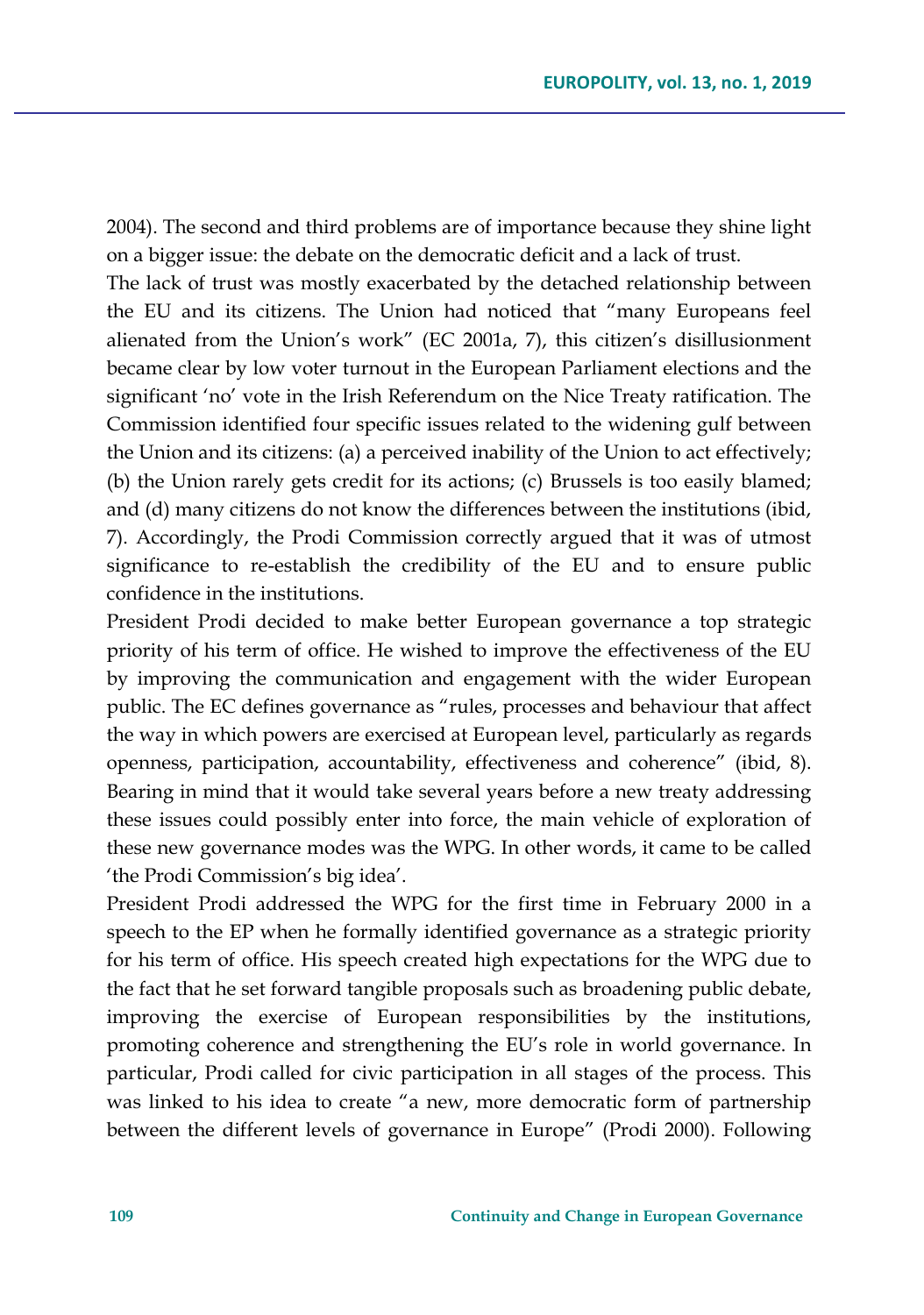the WPG, the reforms set out in it should be implemented immediately within the existing treaties. The Commission finally adopted the WPG on 25 July 2001. The 35-page document strongly emphasised the five principles of good governance based on the Commission's understanding of governance. With these general principles in mind, the Document offered broadly formulated proposals for change in four areas: (a) better involvement, (b) quality and enforcement of policies, (c) global governance, and (d) examination of policies and institutions. The reforms put forward addressed the EU's democratic deficit. As pointed out by Metcalfe (2001), this WPG is less specific in its proposals than previous white papers but rather represents a broad analysis. The Commission acknowledged that the WPG should not "be seen as a magic cure for everything" but aims to "establish a basis for taking the governance agenda forward" (EC 2001a, 3-4). While some of the promoted ideas were in no respect new inventions, the Document also contained some innovative elements.

### **4. GENERAL EX-POST ASSESSMENT**

4.1. Effectiveness

The analysis focuses on the specific provision of better involvement because the study's hypothesis is that citizens' participation is perceived to be one of the most successful solutions to the EU's democratic deficit. It is hence important to scrutinise what has been achieved in this respect. The main focus lays on civil society inclusion, as this seems to be the most important one being put forward by the WPG.

Following the launch of the WPG, the Commission organised a public consultation that closed on 31 March 2002. After considering the outcome of the consultation the focus was placed on realising the agenda. The Paper proposed to follow a bottom-up approach by creating a stronger interaction with civil society through establishing a systematic dialogue with CSOs and consultations on EU policy. To do so, it forwarded four specific and necessary changes: (1) the Commission should create an online database comprising details of CSOs; (2) the Committee of the Regions (CoR) and specifically the European Economic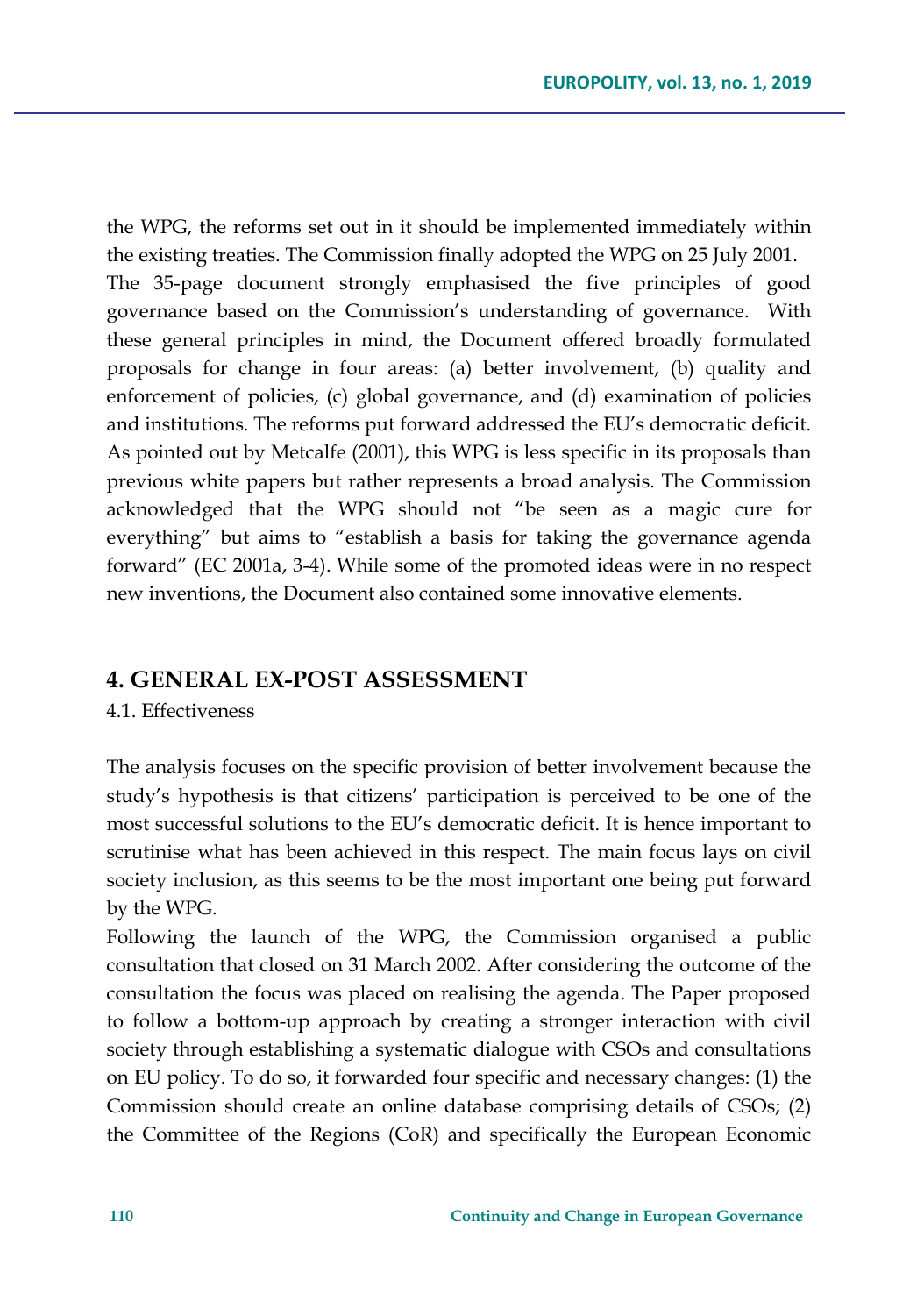and Social Committee (EESC) should be more actively involved in the policyshaping process from an early stage on; (3) the EU institutions should seek public and expert views through consultations, the aim is to create a "culture of consultation and dialogue" by adopting "a code of conduct that sets minimum standards" (ibid, 16-17); and (4) the Commission should develop more extensive partnership arrangements in certain sectors.

The importance of the WPG can particularly be seen in the creation of a registry. The EC established a first database in 1997 with the priority to improve its own basis of information. Each DG had a separate database compromising interests groups relevant to the DG's task. This registry changed with the introduction of the WPG, which led to the newly established directory: Consultation, the European Commission and Civil Society (Coneccs)*,* in 2001. This directory was based on the Paper's five principles – openness, participation, accountability, effectiveness and coherence – and urged the Commission to consult civil society more systematically and frequently to increase the visibility of CSOs. To ensure transparency of the policy-making process, the Coneccs database was fully operational from 2002 until 2008 and contained information on various CSOs. Its set up was in such a manner that the general public and CSOs could see which organisations were involved in on-going consultations. The database also gave the Commission the possibility to identify CSOs that could be consulted; it was therefore divided in two sections: one section contained a list of non-profit making organisations organised at EU level, and a second section was a list of the Commission's formal and structured civil society consultation bodies. The aim was to ensure that less frequently consulted parties would gain profile. However, registration was voluntary and did not offer any advantages to the organisations.

In 2008, the Commission set up the Register of Interest Representatives (European Parliament [EP] 2008), a database based on its previous Coneccs Registry albeit different in structure and content. This database was expanded into the Transparency Register in 2011 when the EP joined it (EP 2011). The underlying idea was to increase transparency for the citizens with reference to the EU decision-making process. Following the two institutions, the decisions taken at EU level affect millions of European citizens and to ensure that the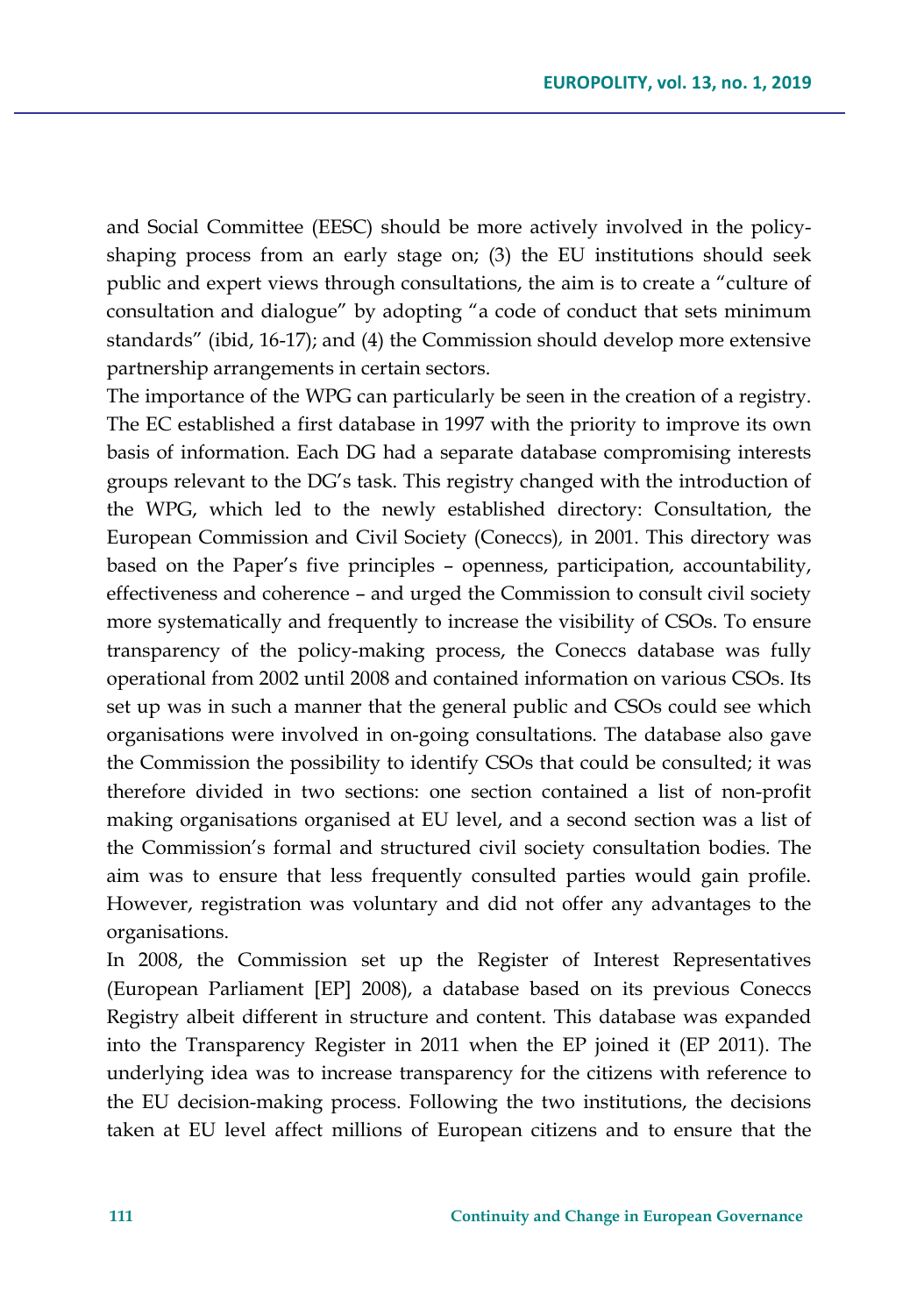policies reflect the citizens' real needs, they must be taken openly. The end goal is to guarantee a legitimate decision-making process that is open to proper scrutiny and institutions that can be held accountable. Consequently, the content of Transparency Register elucidates the impression that the EC and EP relied on the symmetry principle – and the WPG – during its establishment. The Register is living proof that the EC and EP are committed to being open about their interactions; this may be linked to the fact that transparency is a key part of encouraging citizens to actively take part in the EU.

Nevertheless, the mechanism has one significant weakness: it is not mandatory. This holds that there are numerous organisations represented at EU level from which no information is available to the public. Therefore, negotiations have recently started on the Commission proposal to make it mandatory. In the Commission's 2010 Communication on Smart Regulation in the EU, it announced to extend the minimum consultation from eight to twelve weeks to further strengthen the voice of the citizens (EC 2012a). Concluding, while the Commission has created an online available database with information that is regularly updated as promised – i.e. the first proposal has been implemented as suggested by the WPG – it has some shortcomings, namely it is not mandatory which decreases the likelihood that every CSO, however small or large, will register. This on its turn makes that the European demos might not be fully represented which, following the all-affected principle, is a significant issue that might undermine the democratic legitimacy of the Union.

Secondly, the role of the EESC and the CoR is to give expert opinion to the decision-making bodies of the EU; while their roles seem to have remained steady over the years, both have in fact increased their importance. On the one hand, the EESC has been stressing its role as representor of organised civil society. On the other hand, the CoR has received the extra function of watchdog*:*  if adopted legislation breaches the subsidiarity principle, it may bring the case before the CJEU. Since their creation, both advisory bodies have been obvious actors to be involved in the decision-making process; hence, it was logical that the WPG set out to establish a more proactive role for these bodies. In several communications that followed from the Paper, the Commission made it clear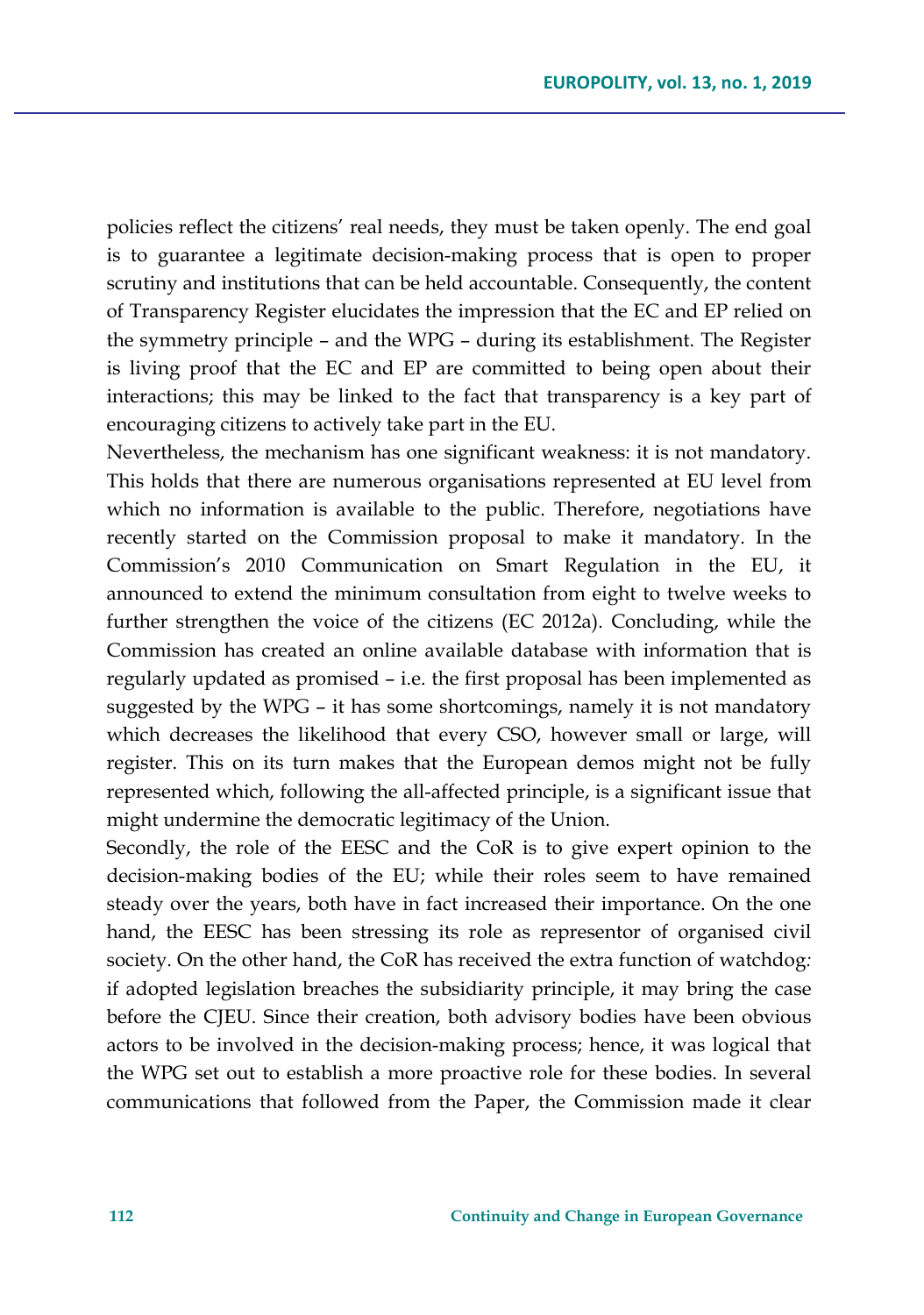that it wished to increase the role these advisory bodies play in the decisionmaking processes.

In 2001 protocols on cooperation between the Commission and the EESC and CoR were adopted, from now on the bodies can organise consultations on behalf of the Commission. The protocol was concluded to reinforce their function as intermediaries between the Institutions and civil society, and regional and local authorities respectively. In 2002, the EC stressed that the EESC and the CoR are established to assist the Institutions with ensuring representation, "they represent a deep-rooted tradition of consultation" (EC 2002a, 8). In 2005, a new protocol between the Commission and the EESC came into existence to intensify their institutional relations, an addendum followed in 2007 and in 2012 it was officially replaced by a new but similar protocol (European Union [EU] 2005). According to the 2005 protocol "this form of closer cooperation is part of the creation of a more intensive culture of dialogue and consultation with organised civil society and its representatives in the drafting and implementing of the Union's policies and decisions" (ibid, 1). To that end, the EESC has to ensure an ongoing structure dialogue between CSOs and EU Institutions.

The 2012 replacement protocol is similar in structure and content to the 2005 protocol but an updated version was needed with the entry into force of the Lisbon Treaty in 2009 (EU 2012). According to Article 13 of the Treaty on the European Union (TEU), the EESC has become the intermediary between the institutions and the CSOs and plays a privileged role in the implementation of policies. The underlying reason for granting the EESC more powers is to develop participatory democracy to strengthen the Union's democratic legitimacy. In this view, the EESC is of more significance when talking about CSOs than the CoR. The EESC advises the Commission, EP and Council on behalf of civil organisations. The CoR, on the other hand, advises the institutions on behalf of local and regional authorities. Nevertheless, with the Lisbon Treaty in 2009, the role of the official advisory bodies, i.e. CoR and EESC, was confirmed and both may issue an opinion itself, respectively when there is a need to express the interests of economic and societal groups or regional interest.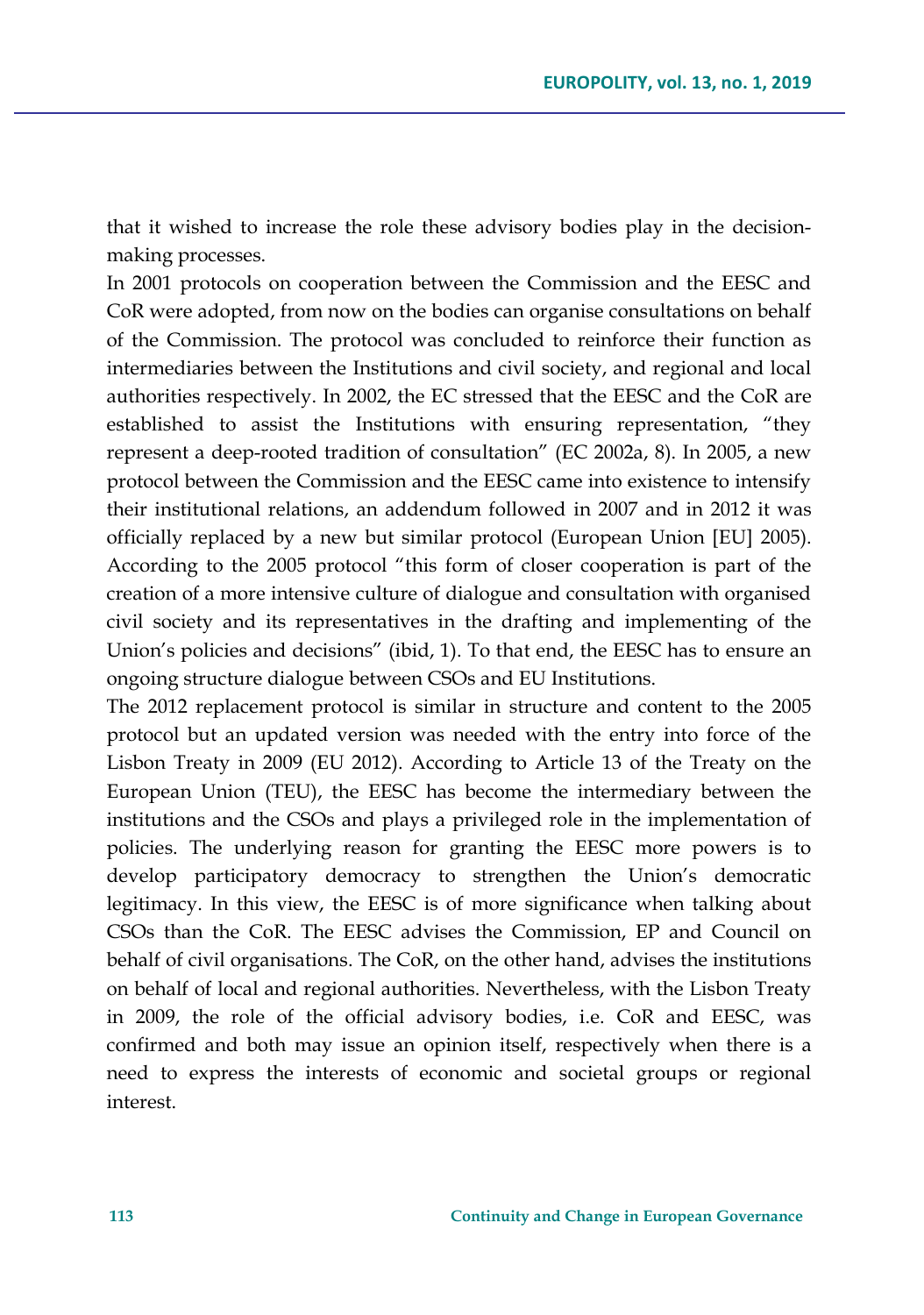Both have increased their powers in the policy-process by signing new arrangements with the EU institutions and by creating a stronger bond between themselves: the bodies are now more actively involved from the beginning on. The Commission put forward that these changes were necessary to better the democratic expression of the Union. All in all, the bodies are however not capable of covering all topics, they do not have to be consulted on all issues, their opinions are not binding and they often deliver their opinions very late in the process. This means that the Institutions may or may not take them into consideration, minimising the agencies effectiveness. While point two has become a reality over the years, much remains to be done to ensure that the EESC and the CoR's opinions are at all times taken into account to ensure that citizens' needs are respected. Although this may be true, the increasing powers for the EESC and the CoR ensure – to a certain extent – a direct link with CSOs, a necessity in order to bring the Union closer to its citizens.

Thirdly, in order to improve the consultation of civil society actors in the shaping of policies, the Commission proposed to introduce general principles and minimum standards for consultation. Before adopting such a document, the Commission consulted the civil society on a draft version of it; the EC encouraged all parties to submit their comments on the proposed general principles and minimum standards, this in itself demonstrates that the Commission wants to create a culture of dialogue and ensure that all are on the same level. To increase transparency, all 88 contributions are accessible via the Internet together with information regarding the objectives and structure of the contributors. This first draft made a distinction between 'open' and 'focused' consultation processes. By the term 'open', the Commission meant the broad public consultation processes where all interested parties and individuals would be able to provide the Commission with input. The term 'focused' referred to situations where the Commission would identify the most appropriate consultation procedures by for example defining the target group(s). Numerous commenters critised the Commission for making this distinction and feared that access to consultations would be limited, minimising the possibility for interested groups to express their opinions. In its final version, the Commission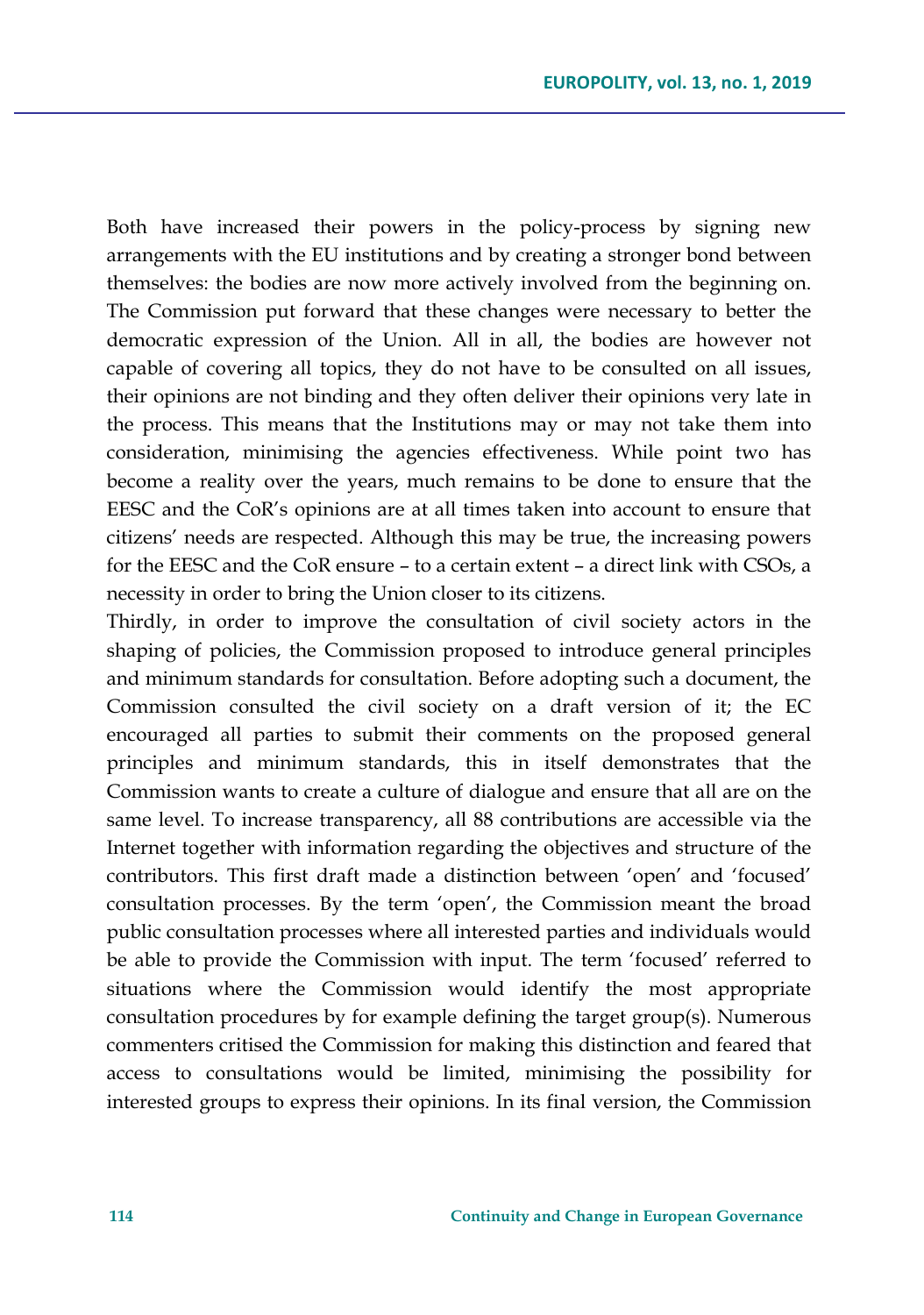therefore no longer used the terms 'open' and 'focused' in spite of the fact that the distinction is still made in content and in practice (EC 2002b).

In 2002 the Commission published a document entitled 'Towards a reinforced culture of consultation and dialogue – General principles and minimum standards for consultation of interested parties by the Commission'. In it, it is explicitly written that the document has been created in order to meet the commitments set out in the WPG, i.e. to reinforce the culture of consultation and dialogue in the EU (EC 2002a). These general principles thus formed the first Commission-wide approach to undertake such consultation. Following the document, consultation is a win-win situation all round. Improving the quality of the policy outcome and at the same time enhancing the representation of civil society is the dual purpose of this document. The Commission – after having taken into consideration the contributions – decided upon the nature and scope of general principles and minimum standards for consultation. The principles are based on the five principles highlighted in the WPG: participation, openness, accountability, effectiveness and coherence. Per analogy, the document sets out five minimum standards: clear content, target groups, publication, time limits, and acknowledgement and feedback. On another note, the minimum standards are also important as it sets out the way for the Commission to decide on target groups in case that it employs the focused consultation process. Most importantly, the Commission should strive for a proper balance between the representatives of different groups, i.e. different interests, and small and large organisations. This brings me back to the CONECCS database, which the Commission uses to make the focused consultations more transparent.

Accordingly, the third point has been respected and a code of conduct, that ensures a culture of consultation and increases accountability, has been created as proposed in the WPG. Albeit the principles and standards set out in the document are not legally binding, the Commission has adopted certain measures to reassure those who fear that a non-legally binding document will have no real effect. The Commission has emphasised on various occasions that the main goal is not to expand the circle of the Brussels insiders. Instead, all views – also minorities – are to be taken into consideration. Most importantly, the process should be transparent: the issues being developed, the mechanisms,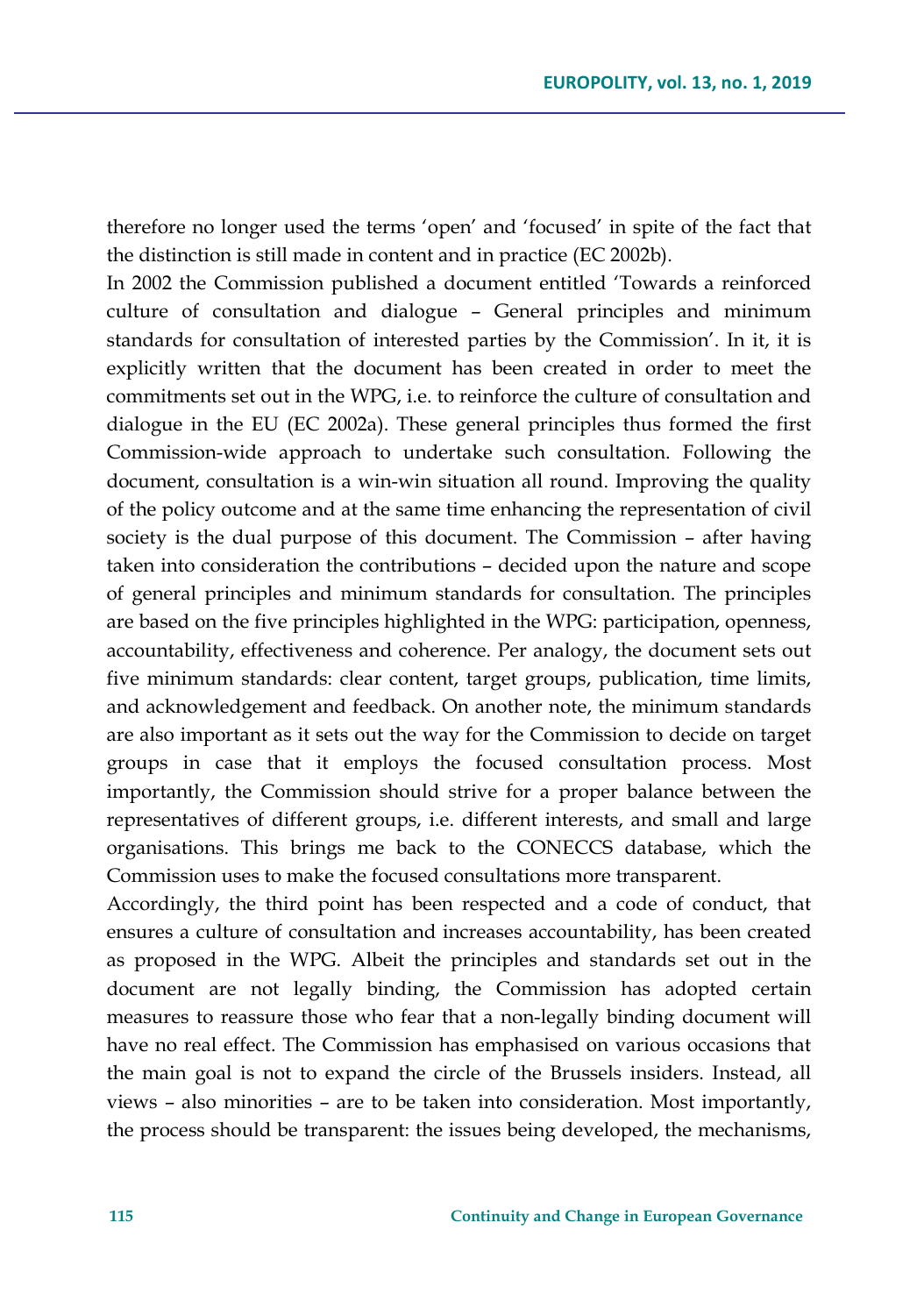who is being consulted and why, and what has influenced decisions must be clear. Overall, the content of the conduct corresponds strongly with the 2001 WPG's recommendation and hence the Commission has fulfilled its duty.

A newer code of conduct has been established in Annex 3 of the 2014 Interinstitutional Agreement belonging to the Transparency Register. This code of conduct sets out the rule for all those who register and establishes underlying principles of behaviour in relations with the EU institutions. The code of conduct is however rather linked to lobbying than to CSOs; i.e. it neither creates a culture of consultation nor sets a minimum standard of civil society participation. The rules set out in the document focus on conformity and how parties to the register should behave in their relations with EU institutions and officials (EU 2014). This code of conduct does therefore not embody what was suggested in the WPG.

Fourthly, one notices that in the last years the EU has taken its support for CSOs a step further; not only have civil society interests been given more representation, the quality of the consultations has changed. An initial idea envisaged to include more CSOs was the drawing up of more extensive partnerships agreement than set out in the minimum standards. The aim was to allow the Commission to consult the interested parties more widely than the minimum standards require. Yet, this was dropped in the final version as the EP disagreed with the idea of establishing closer links with CSOs in the form of partnership agreements (Almer and Rotkirch 2004). This does however not hold that closer cooperation with civil society was entirely off the table. In light of the WPG, the Commission has modified and extended its consultation instruments: various policy changes have been implemented to support civil society as an actor in its own right. Important innovations are interactive policy-making (IPM) and the CONECCS database. The IPM initiative was adopted in 2001 to improve governance by collecting and analysing reactions via the Internet. The underlying idea was that enterprises and citizens could have their say on existing and new initatives. At the present time, it is an application to create and conduct surveys and public consultations (EC 2001b). This initiative has resulted in the web portal Your Voice in Europe, a single access point used for all consultations. It offers citizens, consumers, businesses – in a nutshell, all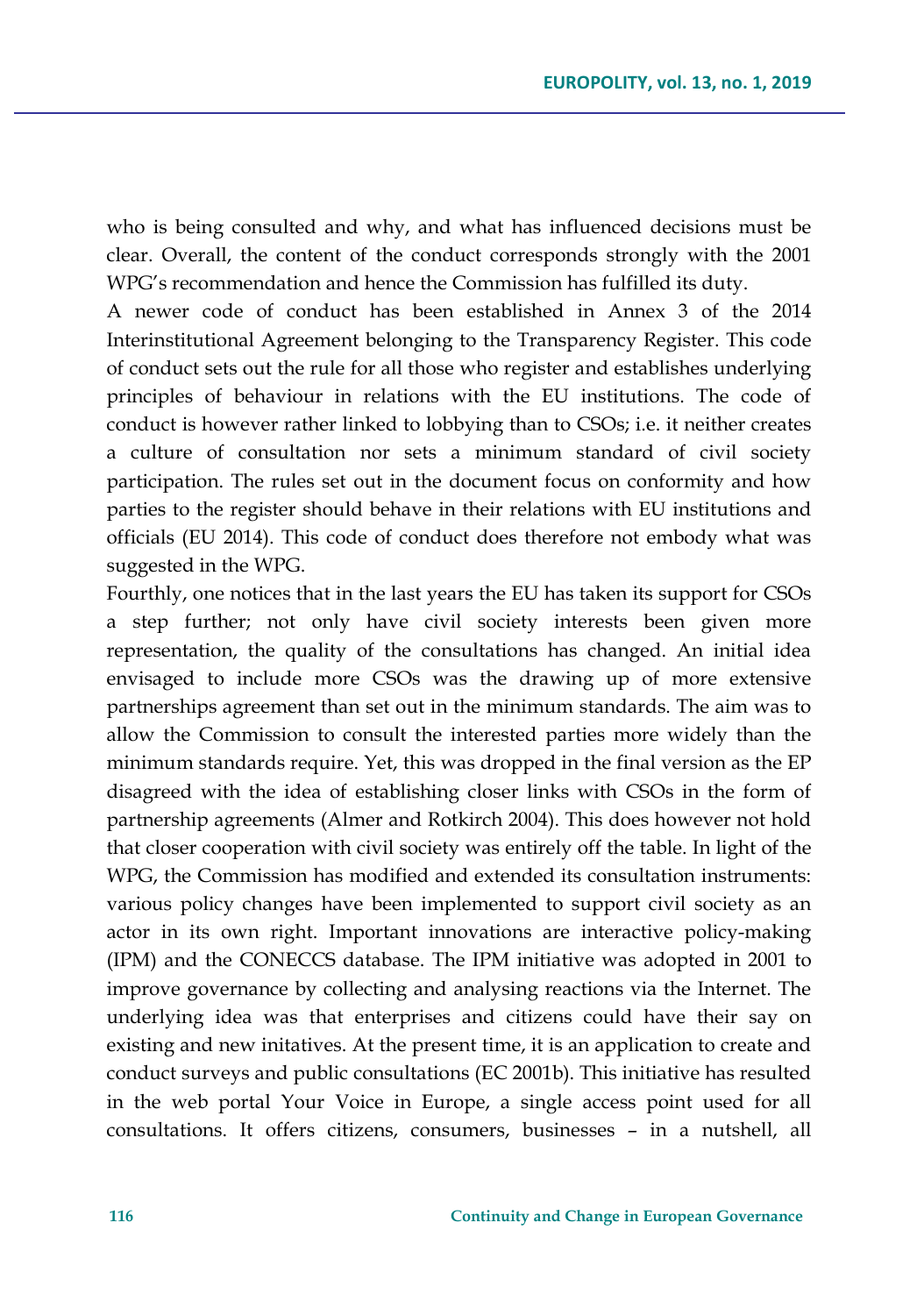interested parties – an opportunity to play an active part in the process of shaping EU policy (EC 2002c). In addition to this, various other online services have been set out by the Commission's departments.

In recent years and particularly in the Union's external relations and development policies have CSOs become visible. In 2012 the Commission published its Communicated entitled 'The roots of democracy and sustainable development: Europe's engagement with civil society in external relations' (EC 2012b). Furthermore, to develop more extensive CSO partnerships, the EU started a joint initiative with its MS to develop EU Country Roadmaps for Engagement with Civil Society. The idea behind these roadmaps is that it ensures a deeper understanding of the civil society landscape and thus an integrated approach among EU actors. The general framework for public consultations can be found in Article 11 of the TEU: "The European Commission shall carry out broad consultations with parties concerned". In a similar vein, Protocol No. 2 on the Application of the Principles of Subsidiarity and Proportionality annexed to the TEU and the Treaty on the Functioning of the EU (TFEU) stipulates that the Commission is obliged to consult widely. All in all, point four also seems to have been respected by the Commission, that is a closer partnership with civil society in certain sectors and overall more participation opportunities for CSOs.

#### 4.2. Relevance

As pointed out in the previous parts, the Union was suffering from a legitimacy crisis stemming from popular distrust. This feeling was echoed in the WPG's opening paragraph: "Today, political leaders throughout Europe are facing a real paradox. On the one hand, Europeans want them to find solutions to the major problems confronting our societies. On the other hand, people increasingly distrust institutions and politics or are simply not interested in them" (EC 2001a, 3). The Commission wanted to deliver an adequate response to citizen's ability to relate to the Union and to have a say in the development of rules affecting them, as prescribed by the symmetry principle.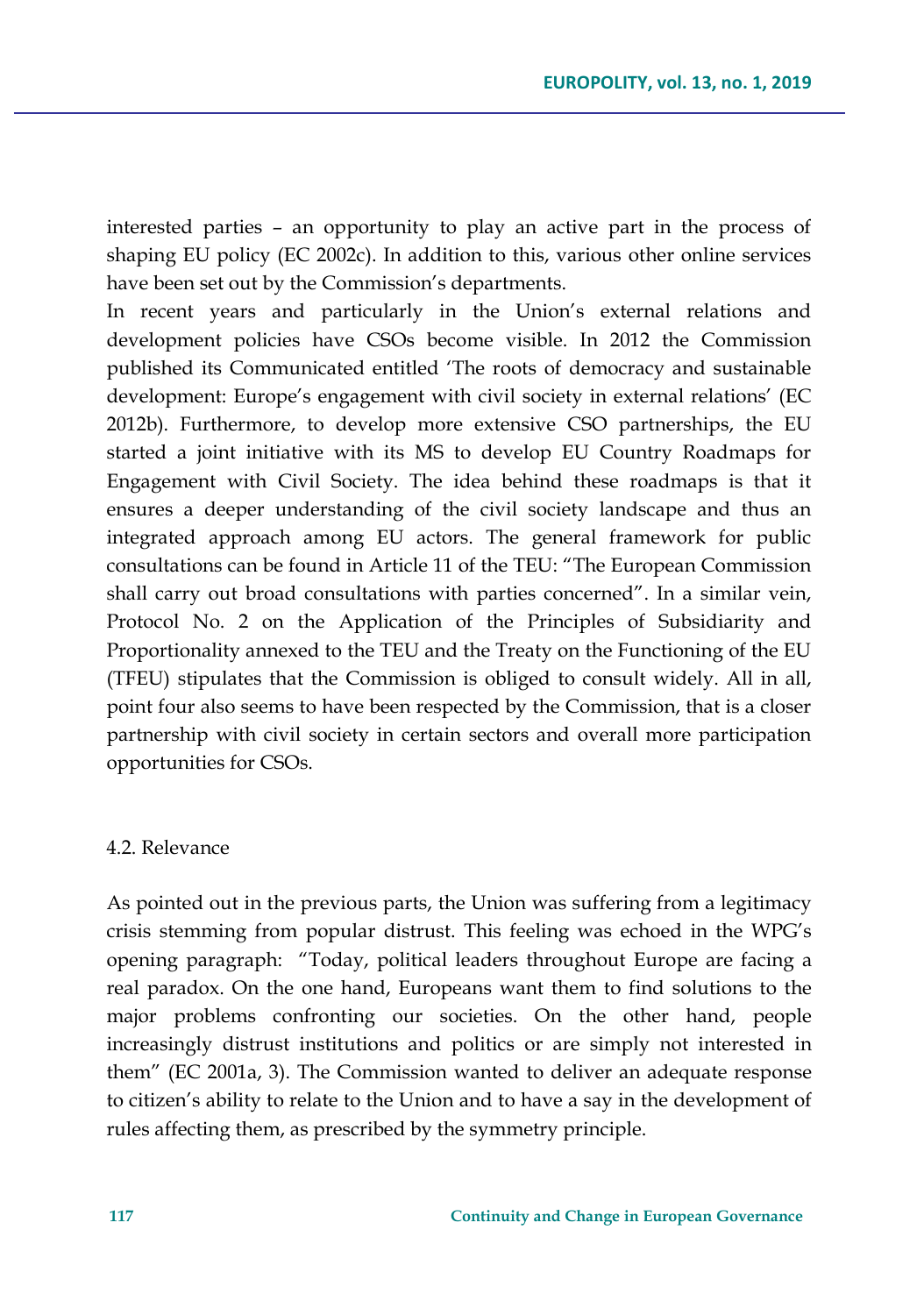The WPG presented in 2001 was relevant to EU citizens for two reasons: first, it was the first Commission-wide approach to ensure citizens' participation. Second, the Union has at all times taken pride in itself for addressing the concerns of the peoples of Europe and this was what the WPG set out to do: build a climate of trust between the demos and the Institutions. In this view, the central theme of the WPG was to bring the Union closer to the citizens (Prodi 2001). While the Paper sets out a range of proposals and improvements, the core revolves around the inclusion of CSOs, as the Commission acknowledges the important role civil society plays "in giving voice to the concerns of citizens and delivering services that meet people's needs" (EC 2001a, 14). The WPG accordingly sets out how the European governance agenda can be steered in another direction, i.e. a direction towards more citizens' participation – participatory governance. The underlying idea was to breath new life into the European project, to turn ideals into reality, to create a Union for, by and of the people.

Placing citizens at the centre of attention was necessary since the Union is to a certain extent dependent on the powers given by its demos. This holds that a lack of trust goes hand in hand with a less effective and efficient Union. Therefore, the WPG focused on better involvement through opening up the policy process, which was considered the most successful option to ensure a legitimate EU. Furthermore, the WPG was Europe's way of showing that it is not indifferent to its citizens: taking into consideration that various academics claim that the Commission, often perceived as complex and unaccountable by the demos, is the origin of the EU's democratic crisis, the proposals set out in the WPG mainly address the Commission as the responsible institution to increase citizens' participation through more systematic dialogues with civil society. In conclusion, the WPG's relevance to EU citizens should definitely not be underestimated, as it established to respond to the expectations of the EU demos and wants to deliver a Union that can be held accountable (Magnette 2003).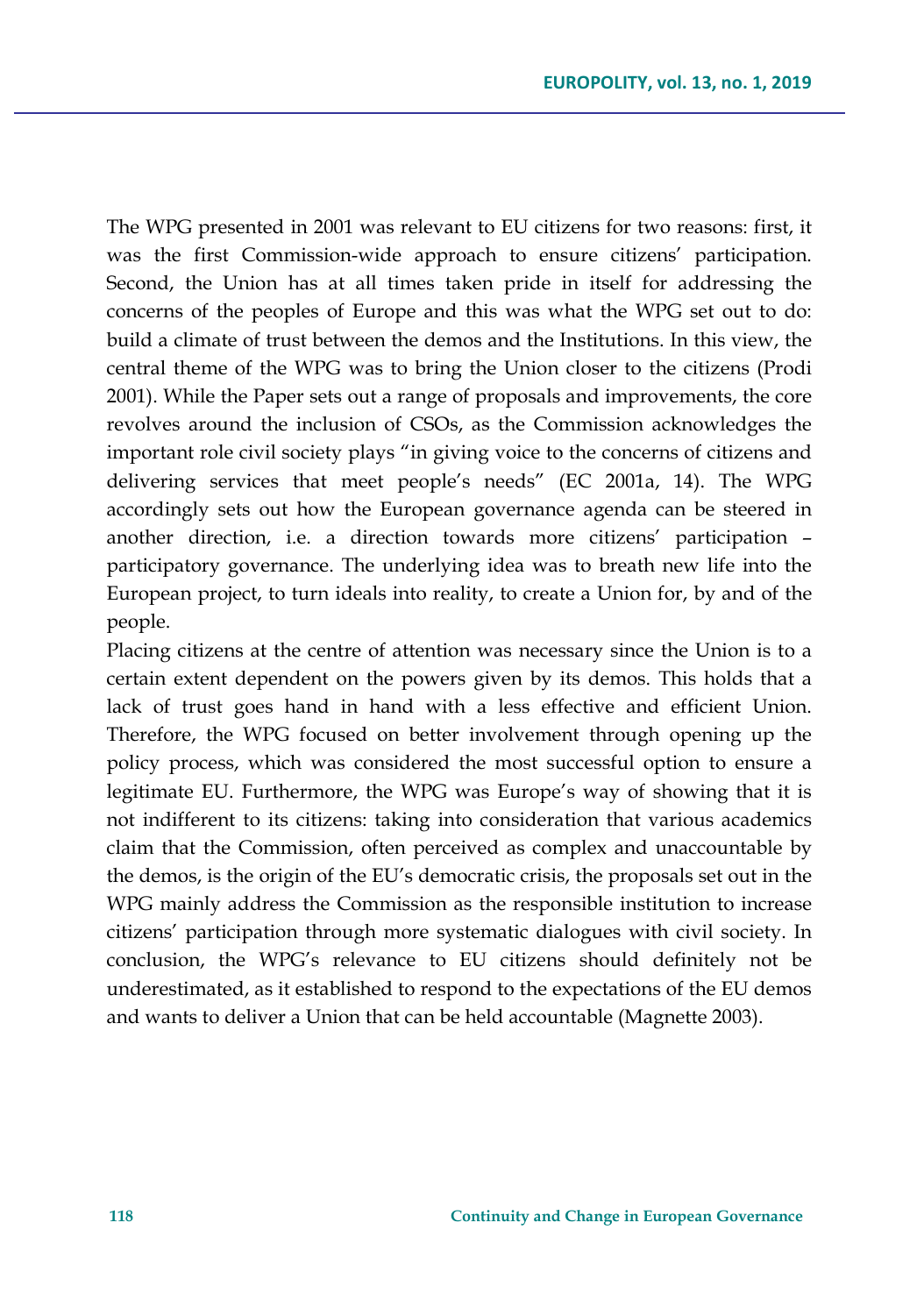# **5. ANALYSIS**

The four proposed changes laid down in the WPG concerning better involvement of civil society have been respected. A point that has not yet been touched upon concerns the ability of the WPG to reform the European governance agenda. This part provides the linkage between the ex-post evaluation findings and the theoretical framework to briefly consider developments within citizens' participation. These developments are significant to consider because preliminary evidence points out that participation has evolved at EU level. The aim is to then consider whether the WPG provided a fertile environment for participatory governance to emerge, this on its turn discloses if the Paper constituted a stimulus to reform European governance. The EU agenda set out in WPG has been realised through the adoption of several documents envisaging bottom-up involvement in the years following its publication. Accordingly, one of the key tests of the WPG's success is whether and how it has delivered on its claim to reform the governance agenda, in addition to succeeding in terms of citizens' participation through civil society inclusion.

The improvements in citizens' participation are analysed through the consideration of developments in civil society inclusion. A first major step to include civil society shortly after the reveal of the WPG was the Laeken European Council in December 2001. The WPG was to a certain extent the precursor to Laeken: for the first time, it examined and published the problems the EU was facing regarding its legitimacy while at the same time proposing actions. Furthermore, the WPG argued that governance reforms were a requisite part for the European future; hence the Paper provided a push for Laeken. This is also explicitly found in the WPG: "The Commission will also actively participate in the preparation of the forthcoming European council Laeken […] In doing so, it will draw on the principles of this White Paper" (EC 2001a, 4).

The Laeken Declaration reiterated the concerns expressed in the WPG, i.e. the EU was standing still at a crossroad facing a democratic challenge. As a matter of fact, the Declaration's underlying idea runs parallel with the WPG's action points: bringing the citizens closer through CSOs. Along these lines, Laeken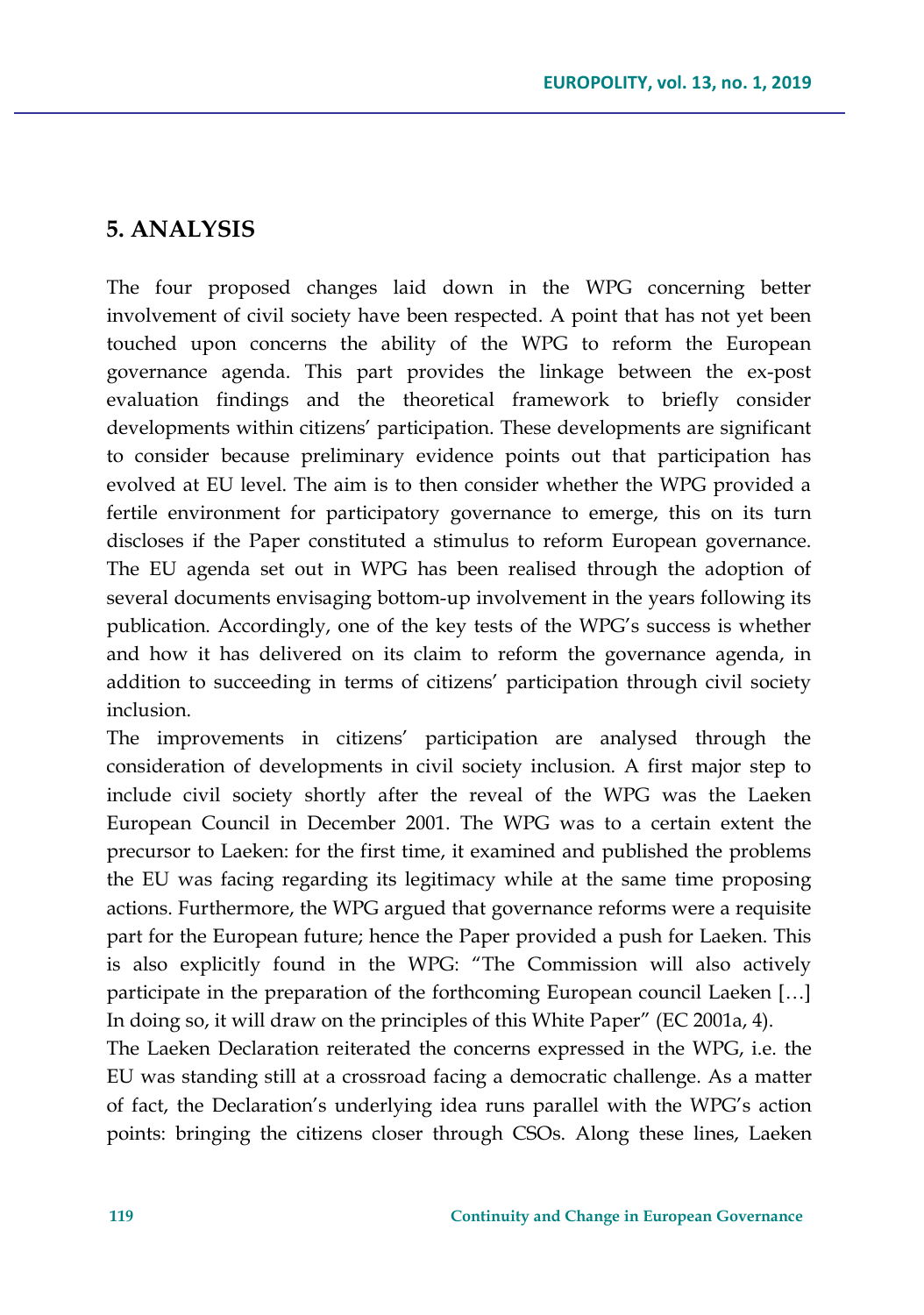suggested that the Union should have a constitution. The overarching aim of this constitution would be to simplify the Union, its institutions and its processes, and simultaneously bring the EU closer to its demos. The Ministers at Laeken decided to create a convention that would be entrusted with the task to prepare proposals for reform; hence the Convention of the Future of Europe was convened. The most important point to take away from this process was the establishment of the Forum. This tool was created in order to ensure a broad debate that would involve CSOs. The organisations that took part in the Forum received regular information on the Convention's proceedings and were asked to provide contributions. Furthermore, civil society could be heard or consulted on specific topics. Participation in the Forum was uncomplicated: sending a written contribution to the Convention was the sole requirement to participate. Ergo*,* this gave rise to a multiplication of inputs; the forum grew from ± 200 groups in 2002 to over 500 organisations in 2003. Tellingly, civil society inclusion was assured in the Convention (EU 2001; EC 2001c).

Within the Convention, questions of governance were discussed rather extensively. As drawn attention to in the previous paragraph: the European Convention set the basis for the establishment of a draft constitution for the Union. As aspired by the Laeken Declaration, a final draft Treaty establishing a Constitution for Europe was published in 2003. The Constitution's sentiment was strongly positive and can be summarised with the following words: "Our Constitution […] favors the many instead of the few; this is why it is called a democracy" (Thucydides 2000, 37). On this point, a first link between participation and democratic legitimacy can be observed: citizens' participation, even to a lesser extent than prescribed by the symmetry principle, still ensures that the EU could be perceived democratic. Relating to this, Title VI of the preliminary draft Treaty was entirely devoted to the democratic life of the EU.

Art. 45 focused on the Union's representative democracy while Art. 46 aimed at the principles of participatory democracy. The former sets out that citizens are directly represented at Union level through the EP and that every citizen shall have a right to participate in the democratic life of the Union. The latter states that the Union will maintain an open, transparent and regular dialogue with CSOs, ensuring that citizens have a say (Secretariat of the European Convention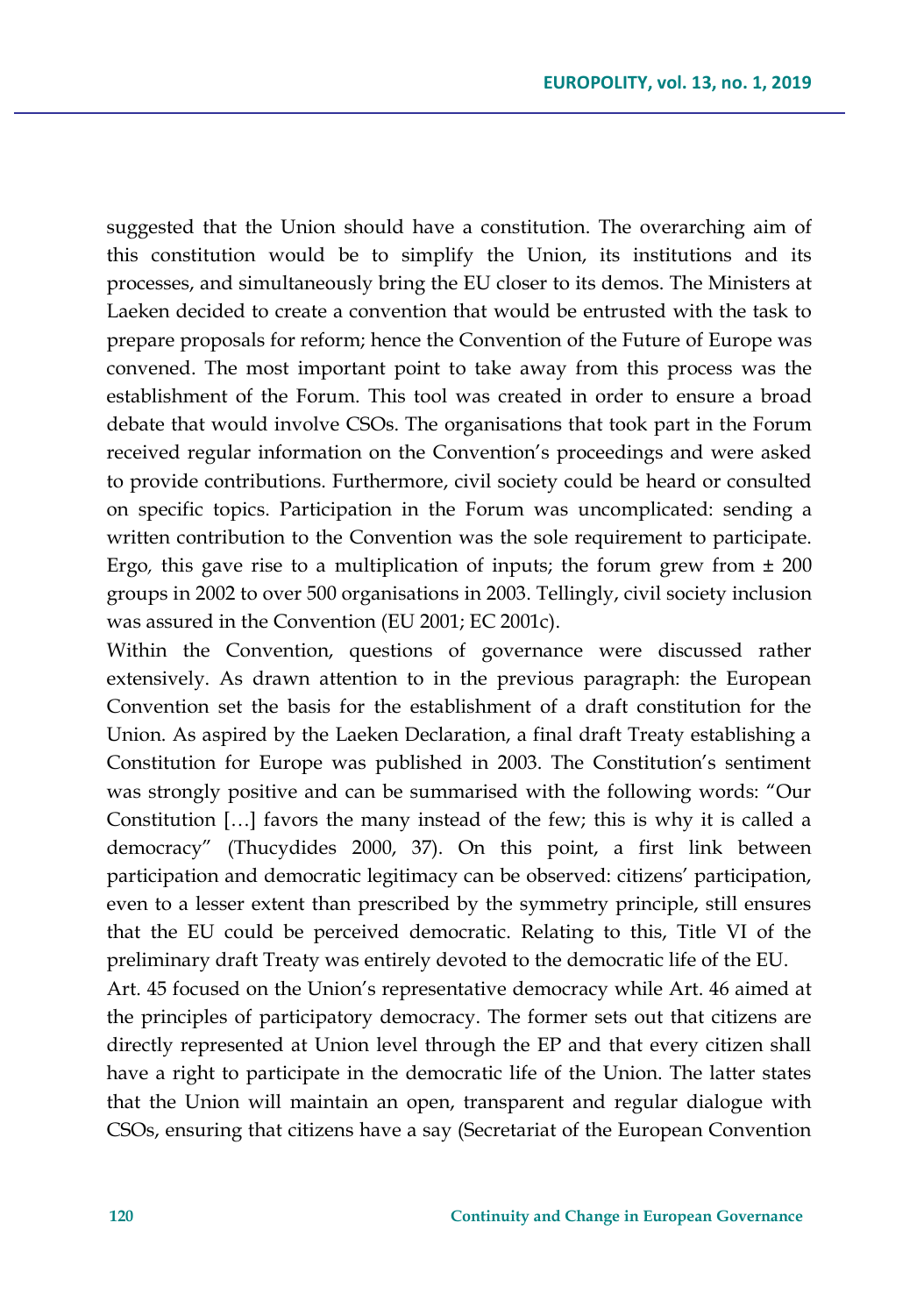2003a). A later draft of the Treaty added a fourth paragraph to Art. 46, namely the first mention for including citizen in the policy-making cycle – nowadays the citizen's initiative: "No less than one million citizens coming from a significant number of Member States may invite the Commission to submit any appropriate proposal on matters where citizens consider that a legal act of the Union is required for the purpose of implementing the Constitution" (Secretariat of the European Convention 2003b, 37).

The explicit inclusion of the term 'participatory democracy' in the draft Constitution was the first-ever official mention of this type of democracy at EU level enshrined in an EU Treaty. The Constitution, and in particular Title VI, was denoted by various elements to safeguard citizens' participation: right to information, civil dialogue and so on. As the above evidence highlights, the proposals set forward in the Laeken Declaration and the subsequent Constitution echo the initial actions found in the WPG. An important point to make is that the Convention was never ratified; that is, neither Chapter VI – or any other chapter – nor the citizens' initiative did become reality. Following a period of reflection the Treaty of Lisbon emerged; this Treaty established both the TEU and the TFEU.

The Lisbon Treaty is prima facie entirely similar to the Constitution; yet, in light of the historical experience of the Constitution, some changes had been made to ensure that this Treaty would be ratified. Ultimately, Lisbon was signed in 2007 and entered into force in 2009. Regarding citizens' participation, two elements of the Treaty are significant to consider: the citizen's initiative and participatory governance. Firstly, Lisbon introduced the most concrete and innovate instrument to directly involve citizens: the citizen's initiative which has been operational since 2012. Secondly, as a point of partial contrast with the Constitutional Treaty, Lisbon no longer includes an explicit reference to participatory governance. Art. 10 TEU refers to representative governance, making it similar to Art. 45 of the Constitution, and although Art. 11 TEU is similar – both in wording and in content – to Art. 46 of the Constitution, the referral to participatory democracy has been omitted (EU 2007a; EU 2007b). Before delving into participatory governance specifically, I first evaluate the citizen's initiative as set out in Art. 11(4) TEU: "Not less than one million citizens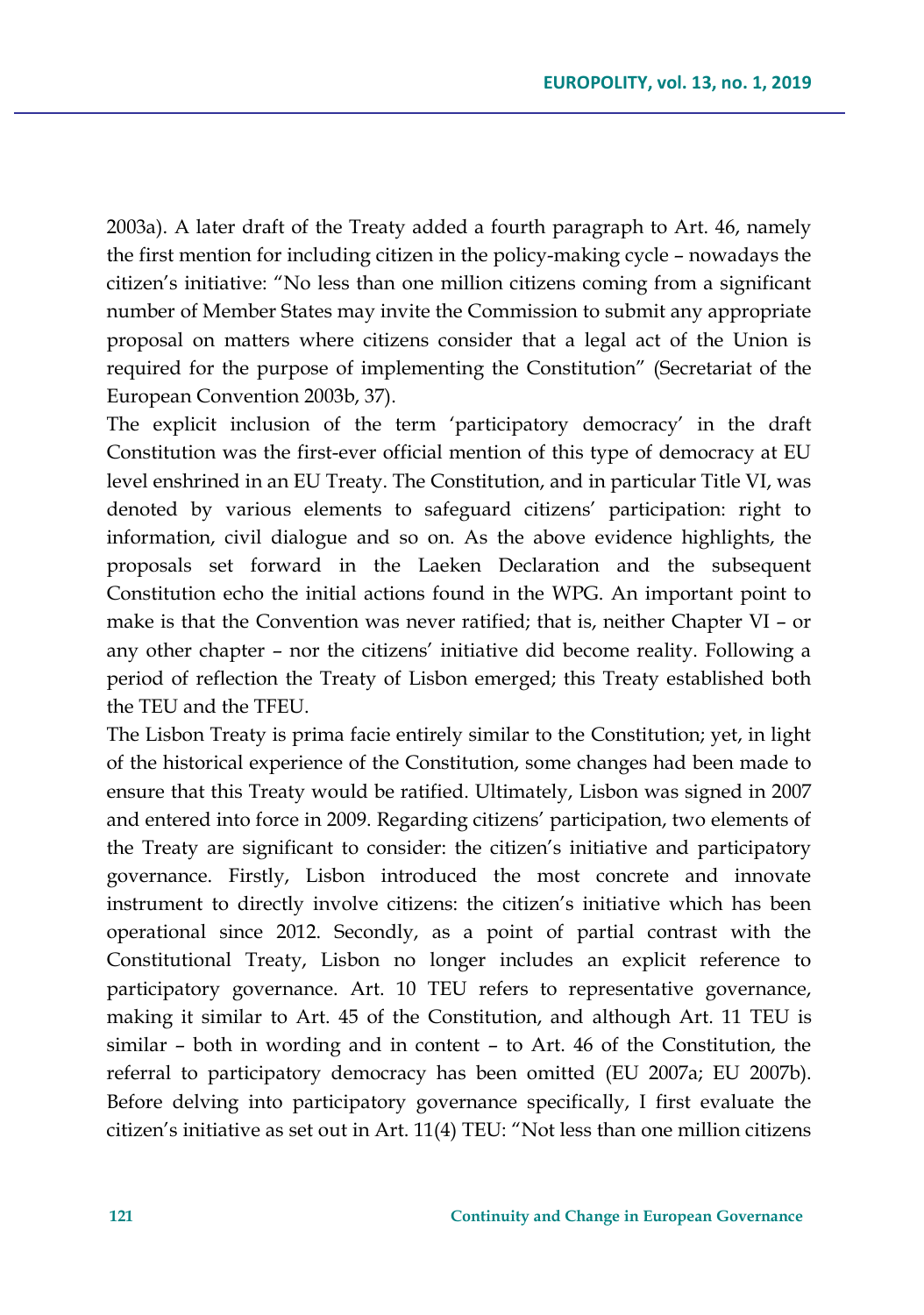who are nationals of a significant number of Member States may take the initiative of inviting the European Commission, within the framework of its powers, to submit any appropriate proposal on matters where citizens consider that a legal act of the Union is required for the purpose of implementing Treaties".

Comparing the legal basis of the citizen's initiative as laid down in Art. 11(4) TEU and Art. 24 TFEU, it is easy to spot that the wording has remained identical to that of the Constitutional Treaty. The initiative allows citizens to call on the Commission to initiate action. The overarching assumption at the time of its creation was that it was an attempt to make the EU decision-making process more democratic (Krunke and Dalsgaard 2016). This brings me back to the framework employed in this study: participation is a necessary element to perceive the EU as democratically legitimate. On the whole, the citizen's initiative is one of the clearest examples of the introduction of a direct democracy element into EU processes. The background to the citizen's initiative, beginning with Laeken and ending with the Treaty of Lisbon, provides suggestive evidence for the interlinkedness and close connection to the WPG; a fortiori this development stems from the WPG's push for increasing citizens' participation. 60 citizens' initiatives have been submitted, from which 19 were declared inadmissible, 34 have been closed and 7 remain open (European Citizens' Initiative [ECI] 2004). While these numbers may not seem significant at first sight, there are nevertheless meaningful in that they prove that the initiative is in reality used by the demos.

It is important to keep in mind that the WPG did not formulate an explicit policy program to introduce participatory governance but offered a normative template for establishing some model of participatory democracy. I hence claim that even though Art. 11 TEU no longer refers to participatory governance*,* the Article should nevertheless be read in this light. I make this assumption based on a threefold reasoning: firstly, the wording of Art. 11 TEU has remained exactly the same as Art. 46 of the draft Constitution, which was entitled the principle of participatory democracy*.* Secondly, the Lisbon Treaty is the Constitution's successor but the wording has been watered down to guarantee that the Treaty would be ratified, so the term 'participatory democracy' was left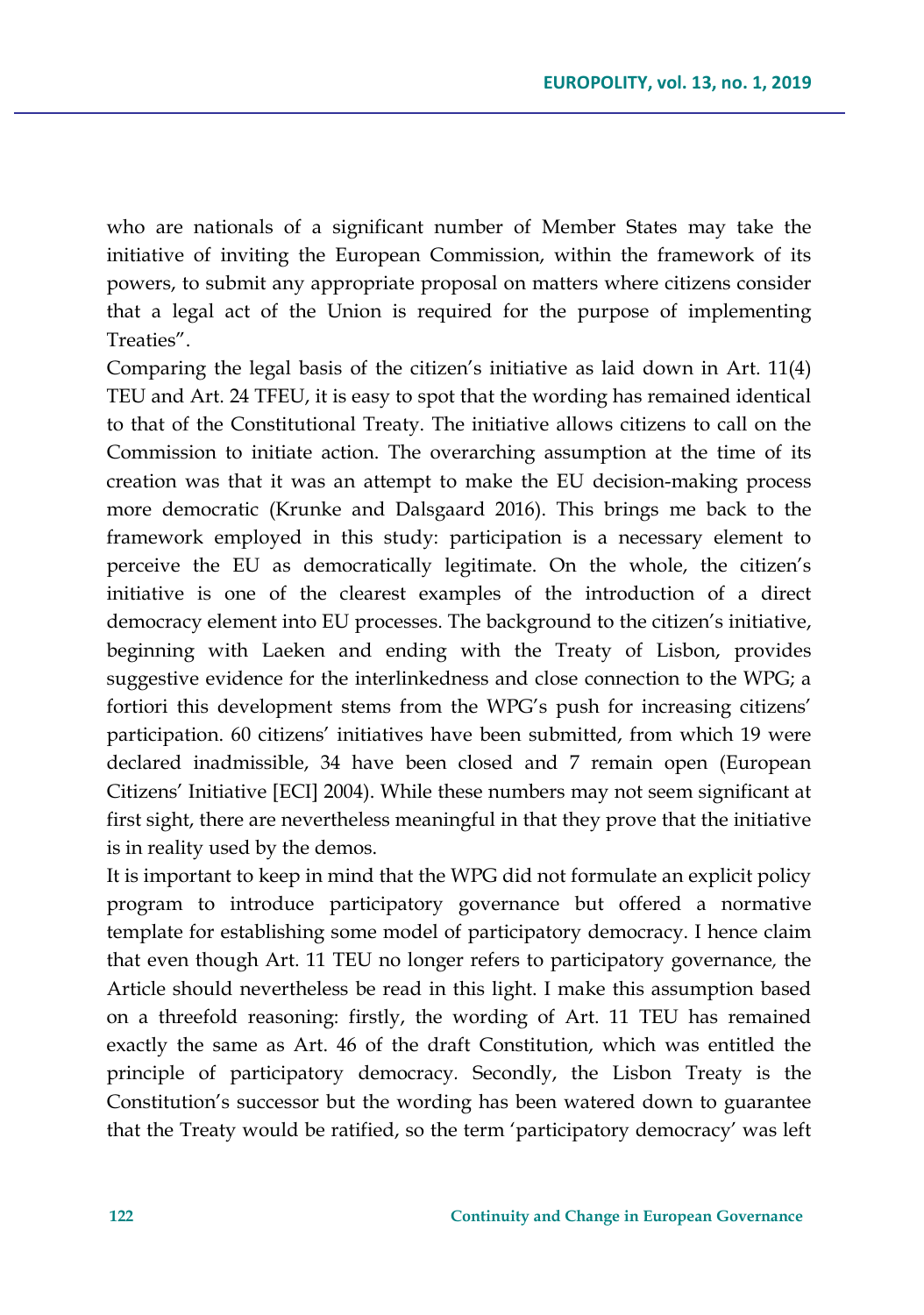out. Thirdly, the EC has been a leading proponent of the participatory turn (ever since the WPG), which is exhibited by the range of instruments it has introduced for improved consultation and dialogue with CSOs, such as but not limited to ad hoc and online consultations, public hearings, institutionalised consultations in advisory committees and business test panels. Overall, the notion of participatory governance is warmly embraced nowadays by many EU institutions whereas the term is not (Saurugger 2010).

Aside from follow-up treaties, the WPG has pushed the Union to ensure participation in other ways: the Institutions have intensified and extended contracts with societal groups. Whereas civil society was mostly included in the beginning where interests were directly connected and / or affected by the common market, in recent years the Commission has created partnerships in other fields such as social policy and migration (Kohler-Koch and Finke 2007; Smismans 2003). Aside from these partnerships, the Union has put in much effort in online tools. On this point, Your Voice in Europe is one of the most important online policy tools to increase citizens' participation introduced in the follow-up of the WPG. The Union itself describes the web portal as an easier way to engage with the EU as it enables citizens to find information with reference to upcoming legislation, new proposals and there is a possibility for civil society to interact with policy makers online. To date, the Commission advertises all consultation procedures and initiatives across their website.

The following are initiatives launched by the Union that have contributed, in one-way or another and some more successful than others, to maximise the possibilities for citizens' participation. A further important step to ensure a more open and transparent communication between the Union and the European demos was the adoption of the EP and Council Regulation regarding public access to documents that came into force in December 2001. Another way through which the Commission has promoted openness is by continuing to develop services such as EUR-Lex (a database containing legal and juridical texts and EU cases), Futurum (an inter-institutional website with information about the debate on the future of the EU) and Governance (a website containing information on the governance reforms). Furthermore, in June 2002 the Commission adopted a Communication on Impact Assessment as part of its so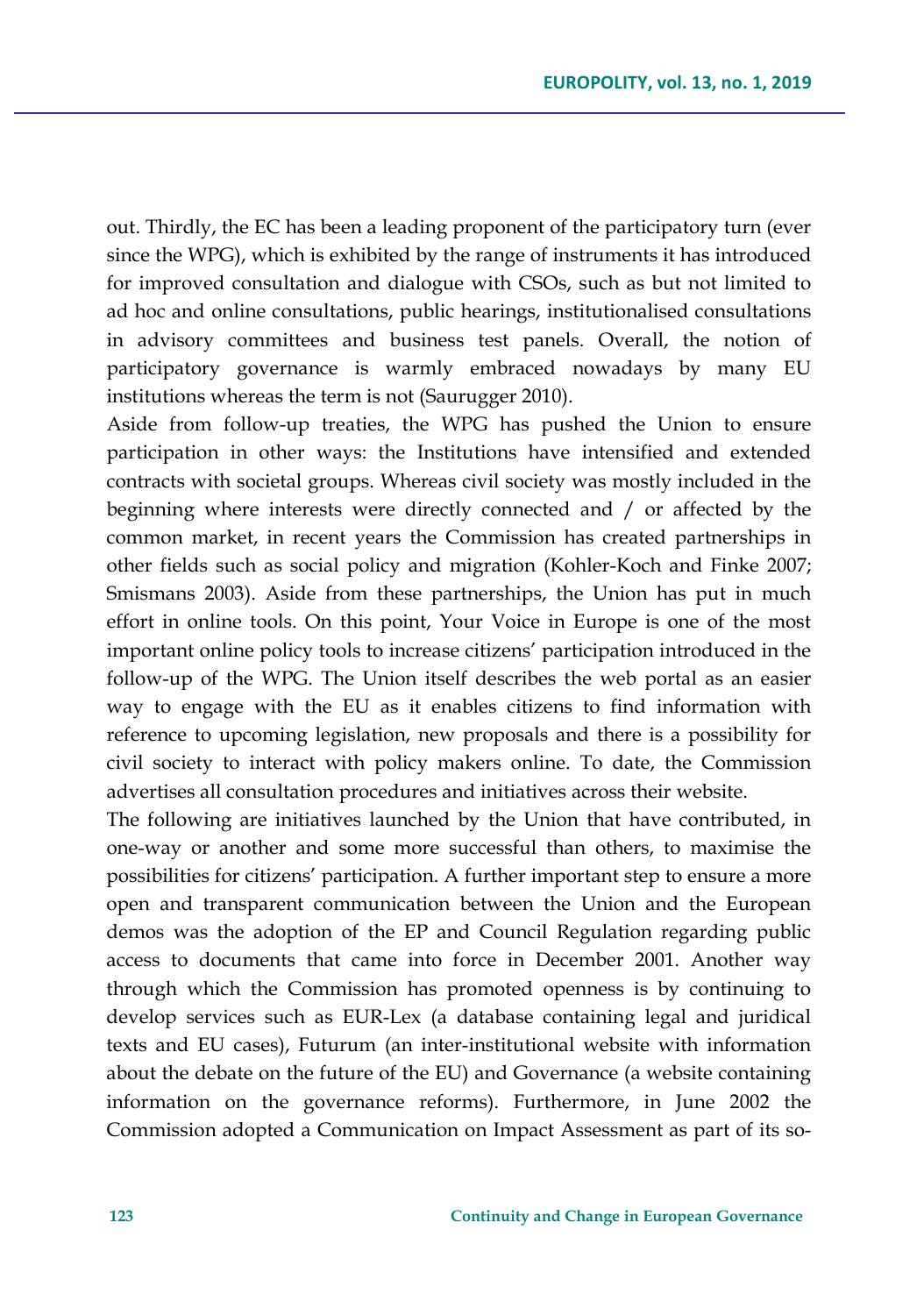called Better Regulation Package and the procedure has been in place since 2003. It refers to a broad range of stakeholders ensuring that everyone involved will be consulted and will be kept up to date of policies that might affect them. Overall, the Impact Assessment procedure has increased the possibility for the Union to take into consideration the possible impacts on stakeholders, this holds that the Union is more transparent and accountable while at the same time ensuring that everyone's rights are respected and everyone's voices heard.

Ultimately, these examples demonstrate a close link with the symmetry principle. The underlying rationale to enhance citizens' participation is that the EU realised that for it to be considered democratically legitimate, it needed to increase the possibilities for actively participation at EU level. This is similar to the basic assumption of the symmetry principle: democracy is rule by the people. The main problem arising from the all-affected principle was the boundary principle; it appears infeasible to include all European citizens in every decision / policy that affects them. As hinted at in the theoretical framework, the WPG circumvented this boundary problem by designing CSOs as political agents. Consequently, in the early years following the WPG, the Union established stronger links with the EESC, developed more partnership agreements, etc. Overall, civil society inclusion was blooming in the early 2000s because of the symmetry principle underpinning the WPG. In addition, I argue that nowadays more policy tools have been created that no longer solely focus on CSOs but, as prescribed by the congruence principle, also on individuals; the most prominent example being the citizens' initiative but also the many online services such as Your Voice in Europe*.* 

To resume, the WPG was a landmark document in the evolution of civil society participation in EU decision- and policy-making. Though the above discussed initiatives each have their shortcomings and do not necessarily ensure that all citizens' interests are heard, on average citizens' participation has increased; the tools have allowed for more people to speak up. Admittedly, it is unlikely that participatory governance will provide all interest groups with equal chances of making their voice heard since political power is always, to some extent, unequally distributed. I hence conclude that participation is indeed seen as a key to better democratic governance and that the Union has wisely taken this into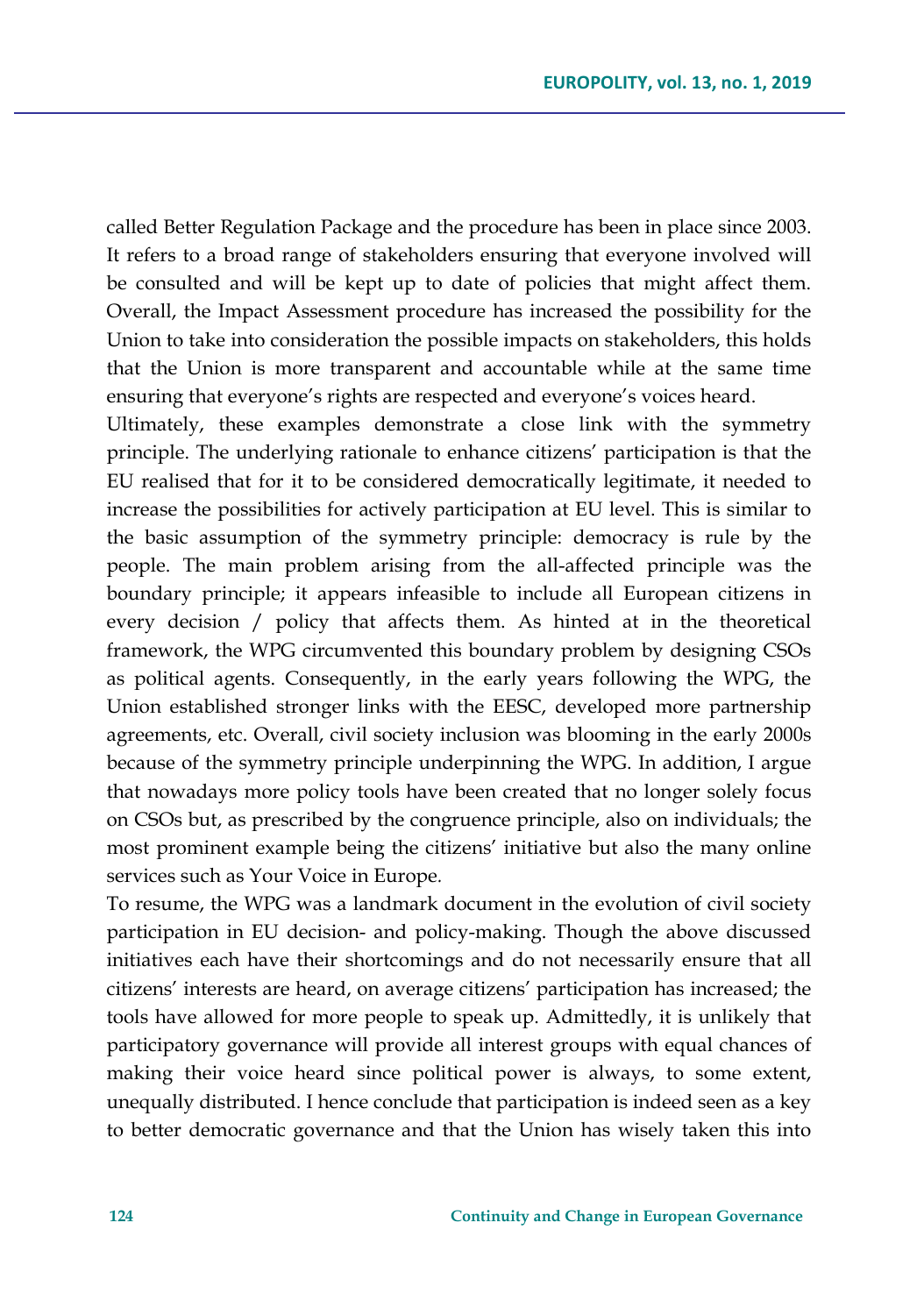consideration when developing new policies. In conclusion, the WPG was a first important ingredient in the development towards participatory governance at EU level. Its significance is especially noticeable in the Laeken Declaration, the creation of the Convention and the Constitutional Treaty, and lastly in the Treaty of Lisbon.

# **7. CONCLUSIONS**

The present article was designed to determine the effects of the Commission's agenda for European governance reforms set out in the WPG, by placing a particular focus on how possibilities for civil society inclusion have evolved since 2001. The most obvious finding to emerge from this study is that governance reforms at EU level have taken concrete shape since the launch of the WPG in 2001. These reforms were necessary to make the decision-making process more democratic, legitimate, transparent and effective because, as highlighted, the Union was suffering from a severe lack of trust and hence was perceived to be in a democratic deficit. Participatory governance was thus considered as the Holy Grail to solve the EU's deficit at the time of drafting of the WPG. It is necessary to mention that the Union should not solely be based on participatory democracy. As a matter of fact, representative democracy does not compete with participatory democracy, but rather complements it.

In a nutshell, the Union aimed to solve or at least minimise its democratic deficit by establishing the WPG in which the focus was put on civil society as the representation of the EU demos. This research draws together the major insights to be gleaned from the symmetry principle and concluded that participatory democracy fully based on the symmetry principle might be regarded as impractical and undesirable at EU level. Taking the above into account leads to ambivalence: an active demos, that is participatory governance, is required to enhance the Union's legitimacy but participation at EU level seems rather problematic following the symmetry principle. The combination is however not impossible as proven by the suggestion made in the WPG: organised civil society. The Paper proposed to ensure more opportunities for CSOs to take part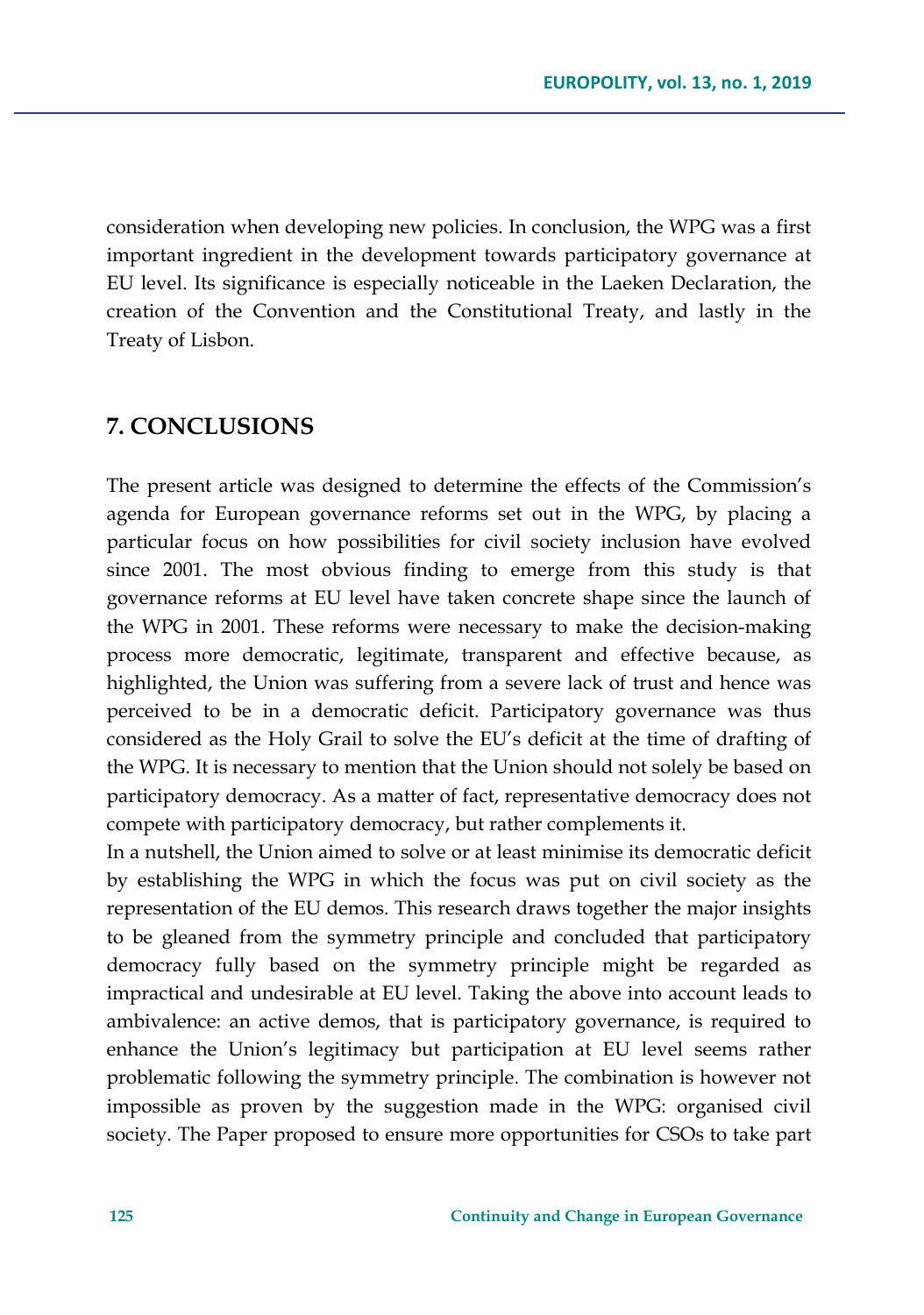in the EU policy process. This brings me to the question posed in the theoretical framework: whether participatory governance – partially – based on the symmetry principle could emerge and be beneficial at EU level? My answer is then yes*;* the WPG provided for participatory governance along the lines of the all-affected principle.

The analytical findings based on the symmetry principle constituted the basis for the assessment on how the White Paper has scored on the two defined evaluation criteria of effectiveness and relevance. Effectiveness has highlighted civil society inclusion by narrowing down four action plans set out in the WPG and relevance considered the significance of the Paper for EU citizens. Regarding effectiveness, the Commission has realised all it initially set out to do regarding civil society inclusion. In spite of the fact that some ideas have not taken the imagined form or delivered the expected result, it is important that they have been realised. The second part of the ex-post evaluation focused on relevance, also here I did find a positive result: the WPG was strongly relevant to the EU demos due to the fact that it was created as a response to the citizens' cry for a better Union and thus proposed to address weak element within the EU to ensure a Union more responsive, accountable and relevant to its population. Taken together, these findings suggest that the WPG is effective and relevant. This in turn allowed me to establish the causality and the attribution of effects to the intervention.

The analysis revealed how the Union adopted a number of follow-up documents and treaties that have essentially given effect to the initial recommendations and proposals forwarded in the WPG. Through scrutinising these initiatives, I have found a causal relationship between the WPG and a reformed governance agenda at EU level, and even a rather strong correlation with the symmetry principle. In the early years following the WPG, the Union mainly put in on CSOs as proposed in the WPG. In more recent years, however, I notice a shift towards active participation by individuals. At the present time, the citizens' initiative is one of the most explicit expressions of participatory governance at EU level. The beginnings of this process can be found in the WPG.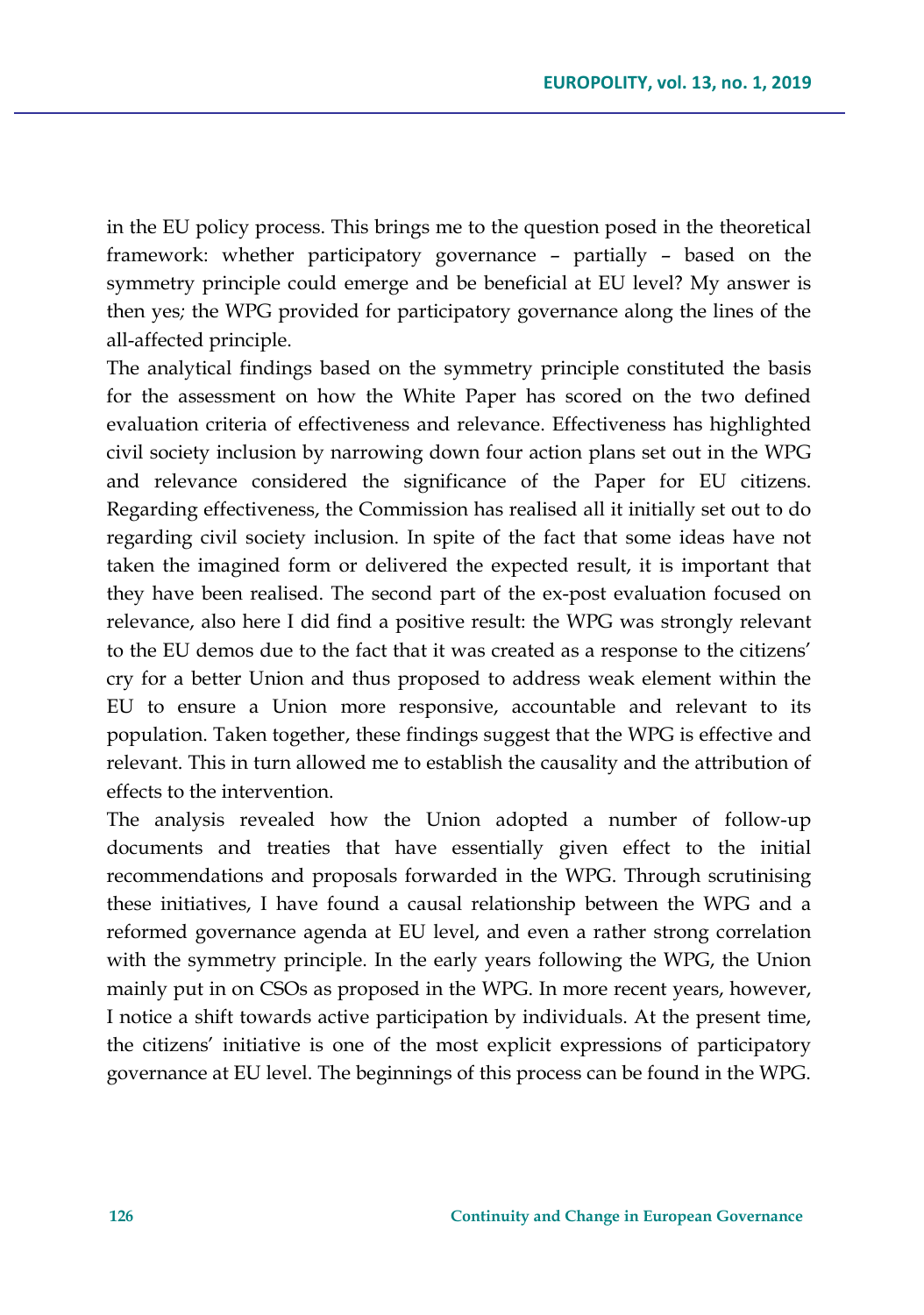In a nutshell, it becomes clear that a shift towards the participatory side has occurred. These findings have significant implications for the understanding of how the WPG provided the necessary push for participatory governance to be discussed and eventually to be materialised. While the WPG was no "magic cure for everything" (EC 2001a, 3-4), the EC has realised its "vision of a brave new world" (Everson 2001). The study certainly adds to our understanding of how the EU tries to develop in favour of its citizens.

# **REFERENCES**

- Adam, Cygan. 2002. "The White Paper on European Governance Have Glasnost and Perestroika Finally Arrived to the European Union?" *The Modern Law Review Limited* no. 2: 229-239. https://www.jstor.org/stable/1097638.
- Andres, Føllesdal. 2003. "The Political Theory of the White Paper on Governance: Hidden and Fascinating." *European Public Law,* no. 1: 73-86. https://papers.ssrn.com/sol3/papers.cfm?abstract\_id=1752190.
- Beate, Kohler-Koch, and Barbara, Finke. 2007. "The Institutional Shaping of EU-Society Relations: A Contribution to Democracy via Participation?." *Journal of Civil Society,* no. 3: 205–221. https://doi.org/10.1080/17448680701775630.
- Daniel, Wincott. 2001. "The White Paper, the Commission and the "Future of Europe"." *EUSA Review,* no. 4 (Fall): 1-8. http://aei.pitt.edu/74/1/GovernanceForum.html.
- Emanual, Bertrand. 2014. "The Discursive Regime of European Participative Governance and the Neoliberal Ideology." Paper presented at *Midwest Political Science Association's 72nd Annual Conference,* Chigaco, April 2014. https://halshs.archives-ouvertes.fr/halshs-01048571/document.
- European Citizens' Initiative [ECI]. 2004. *Home.* http://www.citizensinitiative.eu.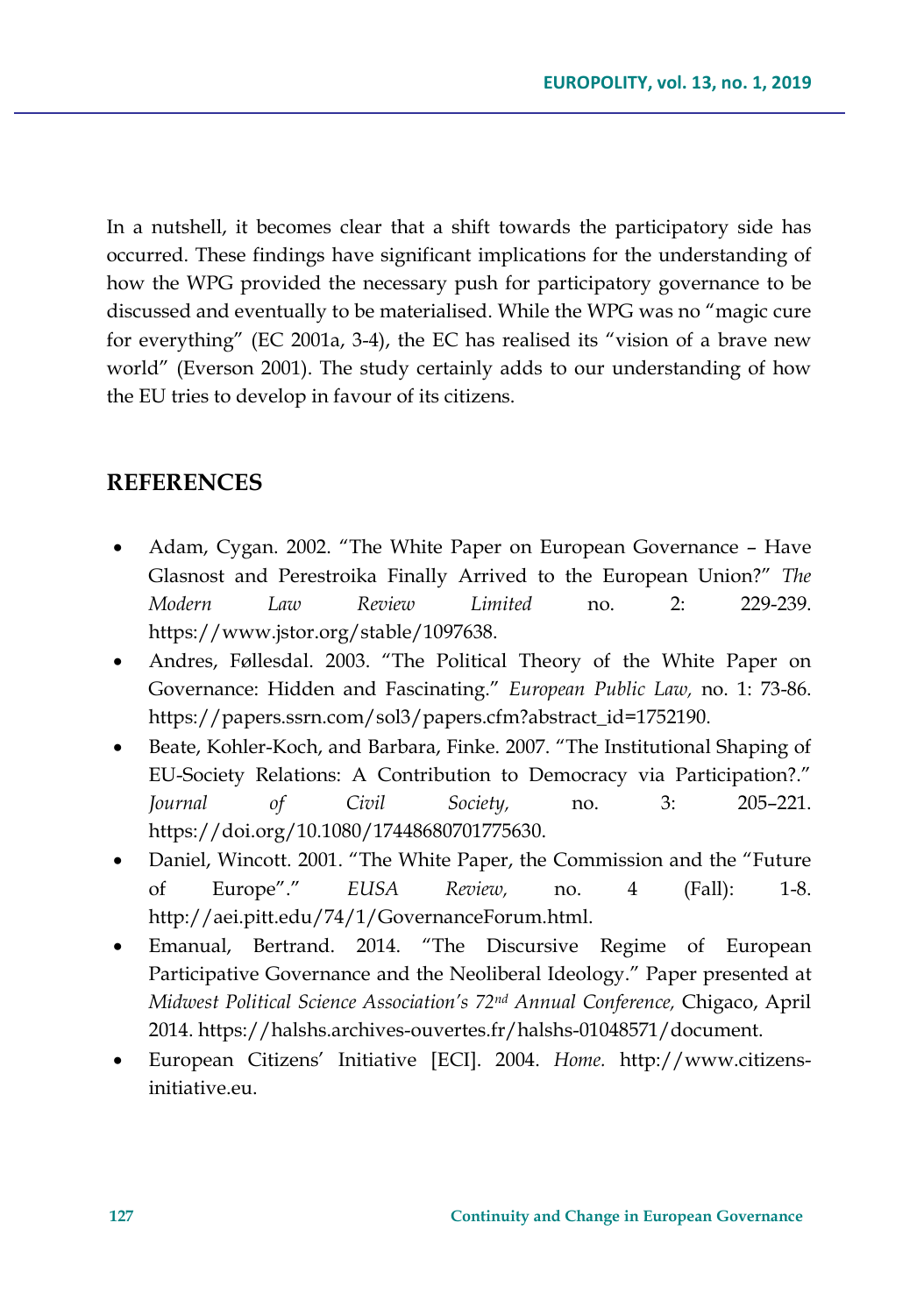- European Commission [EC]. 2001a. *European Governance: A White Paper.*  COM (2001) 428 Final. Brussels: the European Union. http://europa.eu.int/comm/governance/white\_paper/index\_en.htm.
- European Commission [EC]. 2001b. *Communication from the Commission on Interactive Policy Making.* C (2001) 1014. Brussels: the European Union. http://ec.europa.eu/idabc/en/document/7397.html.
- European Commission [EC]. 2001c. *Communication from the Commission on the Future of the European Union. European Governance: Renewing the Community Method.* COM (2001) 727 Final. Brussels: the European Union. https://eurlex.europa.eu/LexUriServ/LexUriServ.do?uri=COM:2001:0727:FIN:EN:PD F.
- European Commission [EC]. 2002a. *Communication from the Commission – Towards a Reinforced Culture of Consultation and Dialogue. General Principles and Minimum Standards for Consultation of Interested Parties by the Commission.* COM (2002) 0704 Final. Brussels: the European Union. https://eur-lex.europa.eu/legal-content/EN/TXT/?uri=celex:52002DC070.
- European Commission [EC]. 2002b. *Communication from the Commission. Consultation Document: Towards a Reinforced Culture of Consultation and Dialogue – Proposal for General Principles and Minimum Standards for Consultation of Interested Parties by the Commission.* COM (2002) 277 Final. Brussels: the European Union. http://www.europarl.europa.eu/meetdocs/committees/empl/20021126/ 277277EN.pdf.
- European Commission [EC]. 2002c. *Report from the Commission on European Governance.* COM (2002) 705 Final. Brussels: the European Union. http://www.europarl.europa.eu/meetdocs/committees/afco/20031106/c om(2002)0705en.pdf.
- European Commission [EC]. 2012a. *Communication from the commission to the European parliament, the council, the European economic and social committee and the committee of the regions. Amendment of the financial statement accompanying Regulation (EC) No 297/95.* COM (2012) 543 Final. Brussels: the European Union.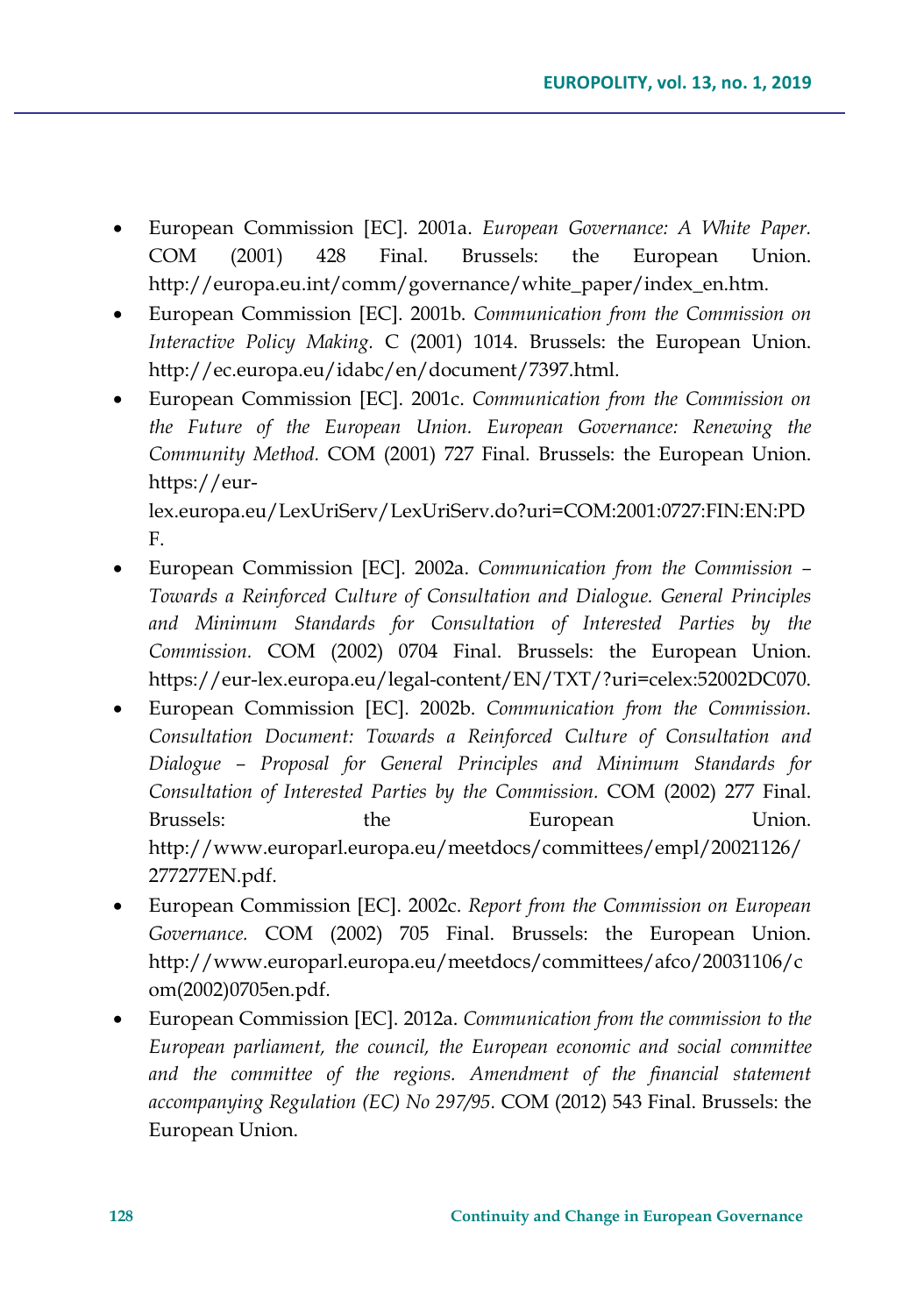http://ec.europa.eu/transparency/regdoc/rep/1/2012/EN/1-2012-543- EN-F1-1.Pdf.

- European Commission [EC]. 2012b. *Communication from the commission to the European parliament, the council, the European economic and social committee and the committee of the regions. The roots of democracy and sustainable*  development: Europe's engagement with civil society in external relations. COM (2012) 492 Final. Brussels: the European Union. https://eurlex.europa.eu/LexUriServ/LexUriServ.do?uri=COM:2012:0492:FIN:EN:PD F.
- European Commission [EC]. 2015. *Better regulation: guidelines and toolbox.* Brussels: the European Union. https://ec.europa.eu/info/betterregulation-guidelines-and-toolbox\_en.
- European Parliament [EP]. 2008. *Framework for the activities of lobbyists in the EU institutions. European Parliament resolution of 8 May 2008 on the development of the framework for the activities of interest representatives (lobbyists) in the European institutions (2007/2115(INI)).* OJ C 271E. Brussels: the European Union. https://eur-lex.europa.eu/legalcontent/EN/TXT/?uri=CELEX:52008IP0197.
- European Parliament [EP]. 2011. *Interinstitutional agreement on a common Transparency Register between the Parliament and the Commission European Parliament decision of 11 May 2011 on conclusion of an interinstitutional agreement between the European Parliament and the Commission on a common Transparency Register (2010/2291(ACI)) ANNEX.* OJ C 377. Brussels: the European Union. https://eur-lex.europa.eu/legalcontent/EN/ALL/?uri=uriserv:OJ.CE.2012.377.01.0176.01.ENG.
- Frank, Fischer. 2012. "Participatory Governance: From Theory to Practice." In *The Oxford Handbook of Governance,* edited by David, Levi-Faur, 457-472. Oxford: Oxford University Press.
- Frederick, G., Whelan. 1983. "Democratic Theory and the Boundary Problem." In *Liberal Democracy,* edited by James, Roland, Pennock and John, W., Chapman, 13-47. New York: New York University Press.
- Helle, Krunke, and Jens, Christian, Dalsgaard. 2016. "Towards Increased Citizen Participation in Europe: Impact of Current Developments on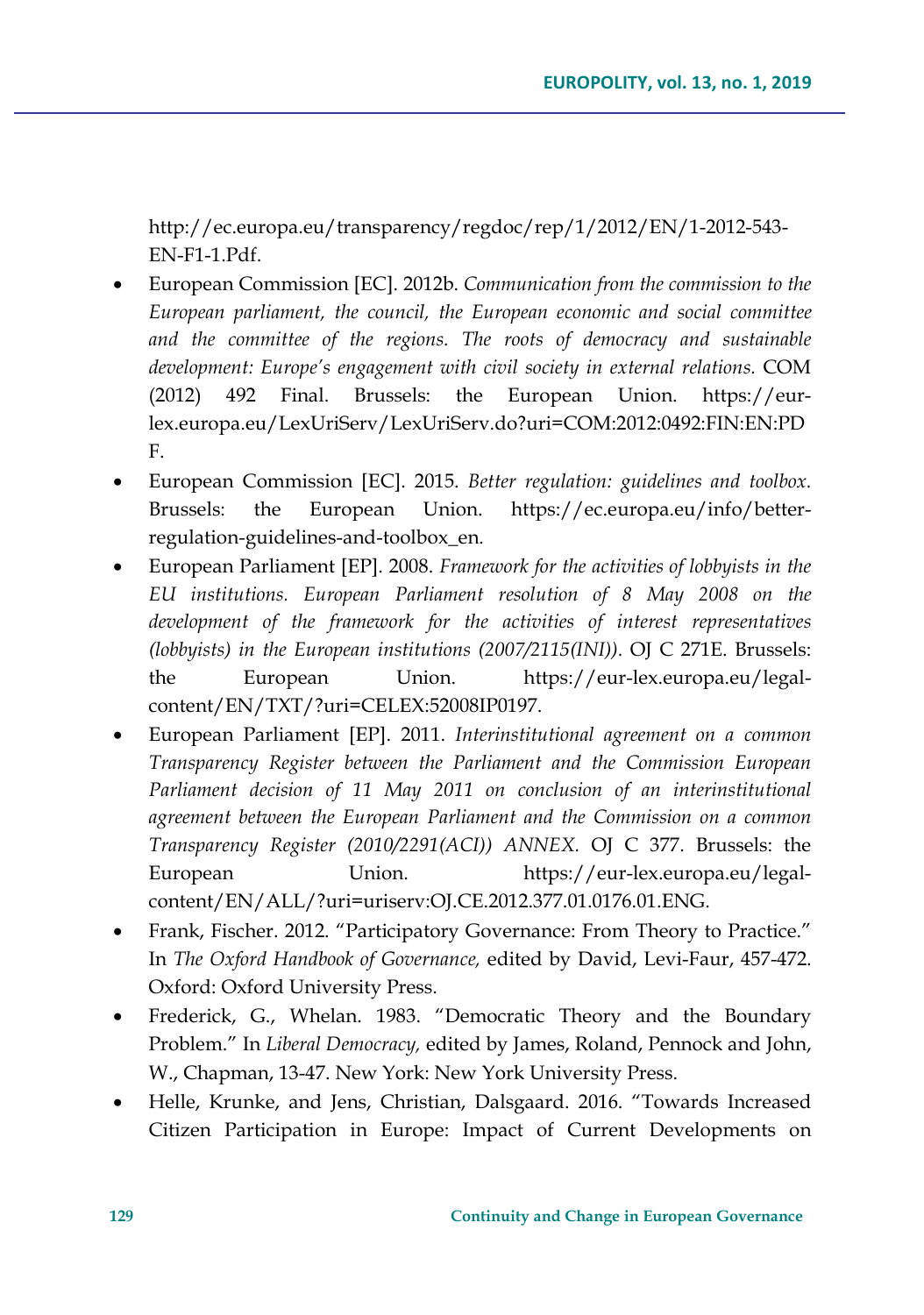Political Decision Making and Democracy." *International Journal of Open Governments,* no. 2: 107-130. http://ojs.imodev.org/index.php/RIGO/article/view/58/0.

- Jean-Jacques, Rousseau. 1762. *On the Social Contract.* France.
- John, Locke. 1689. *Second Treatise of Government*. London: Awnsham Churchill.
- Les, Metcalfe. 2001. "More Green than Blue: Positioning the Governance White Paper." *EUSA Review,* no. 4 (Fall): 1-8. http://aei.pitt.edu/74/1/GovernanceForum.html.
- Marcus, Höreth. 2001. "*The European Commission's White Paper on Governance: A 'Tool-Kit' for closing the Legitimacy Gap of EU policymaking."*  Paper presented at *Preparing Europe's Future,* Brussels, November 2001. Bonn: Centre for European Integration Studies. https://www.zei.unibonn.de/dateien/discussion-paper/dp\_c94\_hoereth.pdf .
- Michelle, Everson. 2001. "European Agencies: From Institutional Efficiency to "Good" Governance*.*" *EUSA Review,* no. 4 (Fall): 1-8. http://aei.pitt.edu/74/1/GovernanceForum.html.
- Paul, Magnette. 2003. "European Governance and Civic Participation: Beyond Elitist Citizenship?." *Political Studies,* no. 1: 144–161. https://doi.org/10.1111/1467-9248.00417.
- Robert, A., Dahl. 1970. *After the Revolution? Authority in a Good Society*. New Haven: Yale University Press.
- Romano, Prodi. 2000. "2000–2005: Shaping the New Europe.*"* Speech given to the *European Parliament*, Strasbourg, 15 February 2000. Brussels / Strasbourg: European Parliament. http://europa.eu/rapid/pressrelease\_SPEECH-00-41\_en.htm.
- Romano, Prodi. 2001. "Speech concerning the White Paper." Speech given to the *European Commission,* Brussels, 20 September 2001. Brussels: European Commission. https://www.cvce.eu/content/publication/2002/5/27/e4fbd168-bdd7- 49c9-845e-3826a2bf6b08/publishable\_en.pdf.
- Sabine, Saurugger. 2010. "The Social Construction of the Participatory Turn: the Emergence of a Norm in the European Union." *European Journal of*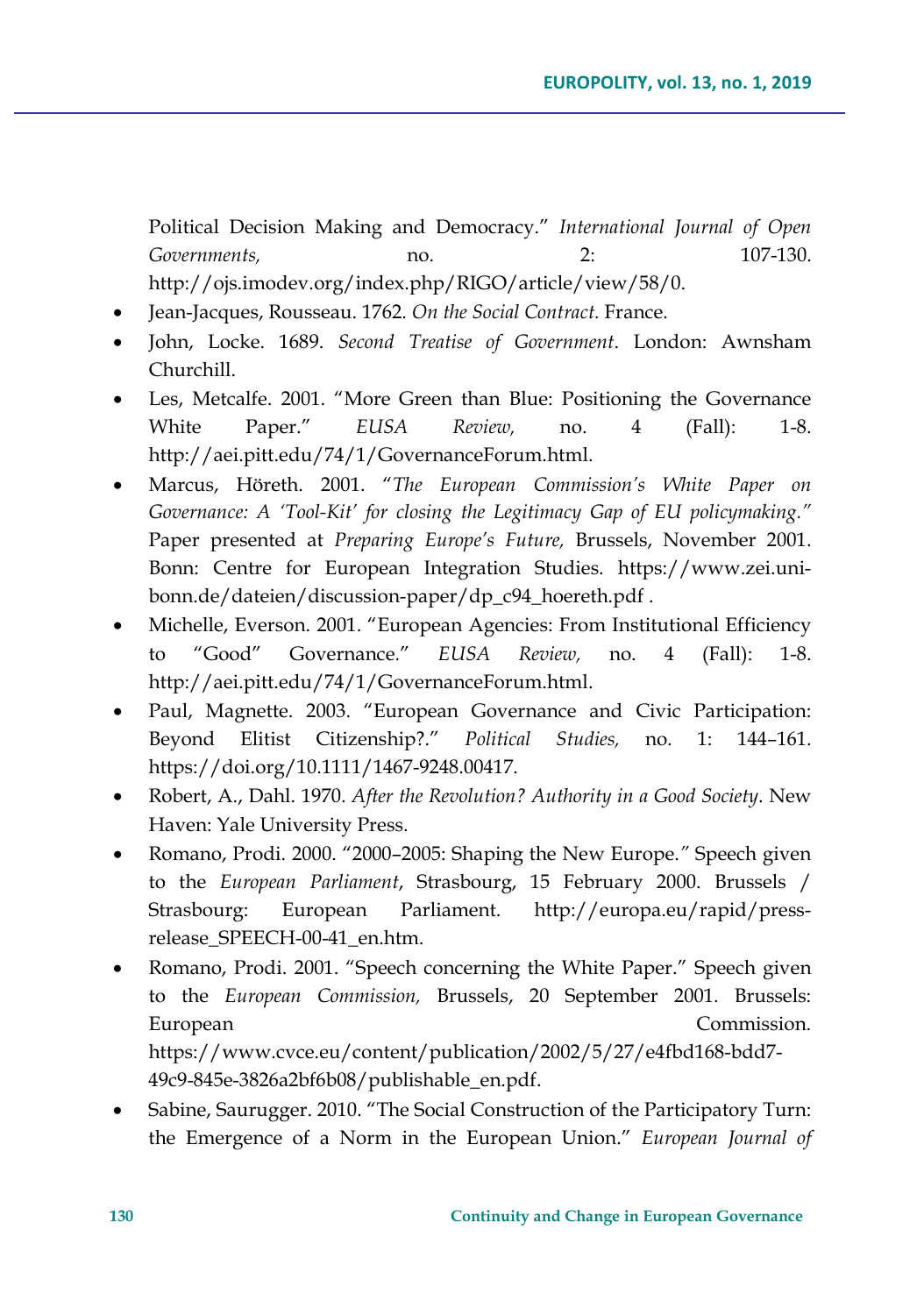*Political Research,* no. 4: 471-495. https://onlinelibrary.wiley.com/doi/abs/10.1111/j.1475-6765.2009.01905.x

- Stijn, Smismans. 2003. "European Civil Society: shaped by discourses and institutional interest." *European Law Journal,* no. 4: 473–495. https://doi.org/10.1111/1468-0386.00187.
- Svein, S., Andersen, and Tom, R., Burns. 1996. "The European Union and the Erosion of Parliamentary Democracy: A Study of Post-Parliamentary Governance." In *The European Union: How Democratic Is It* ?, edited by Svein, S., Andersen, and Kjell, A., Eliassen, 227-252. London: Sage.
- The European Union [EU]. 2001. *Laeken Declaration on the Future of the European Union.* SN 300/01/01. Brussels: the European Union. https://www.cvce.eu/en/obj/laeken\_declaration\_on\_the\_future\_of\_the\_e uropean\_union\_15\_december\_2001-en-a76801d5-4bf0-4483-9000 e6df94b07a55.html.
- The European Union [EU]. 2005. *Protocol of Cooperation between the European Commission and the European Economic and Social Committee.* CESE 1391/2005. Brussels: the European Union. https://www.eesc.europa.eu/sites/default/files/resources/docs/ces1391- 2005\_d\_en.pdf.
- The European Union [EU]. 2007a. *Treaty of Lisbon: Amending the Treaty on European Union and the Treaty Establishing the European Community.* 2007/C 306/01. Brussels: the European Union. https://eur-lex.europa.eu/legalcontent/EN/TXT/?uri=CELEX%3A12007L%2FTXT.
- The European Union [EU]. 2007b. *Consolidated Versions of the Treaty on European Union and the Treaty on the Functioning of the European Union.*  2012/C 326/01. Brussels: the European Union. https://eurlex.europa.eu/legal-content/en/TXT/?uri=CELEX%3A12012M%2FTXT.
- The European Union [EU]. 2012. *Protocole sur la Cooperation entre La Commission Europeenne et le Comite Economique et Social Europeen.* DI CESE 5/2012. Brussels: the European Union. https://www.google.com/url?sa=t&rct=j&q=&esrc=s&source=web&cd=8 &ved=2ahUKEwjukd3V19rdAhWoBsAKHVikB2AQFjAHegQIBxAC&url= https%3A%2F%2Fwww.eesc.europa.eu%2Fsites%2Fdefault%2Ffiles%2Fres